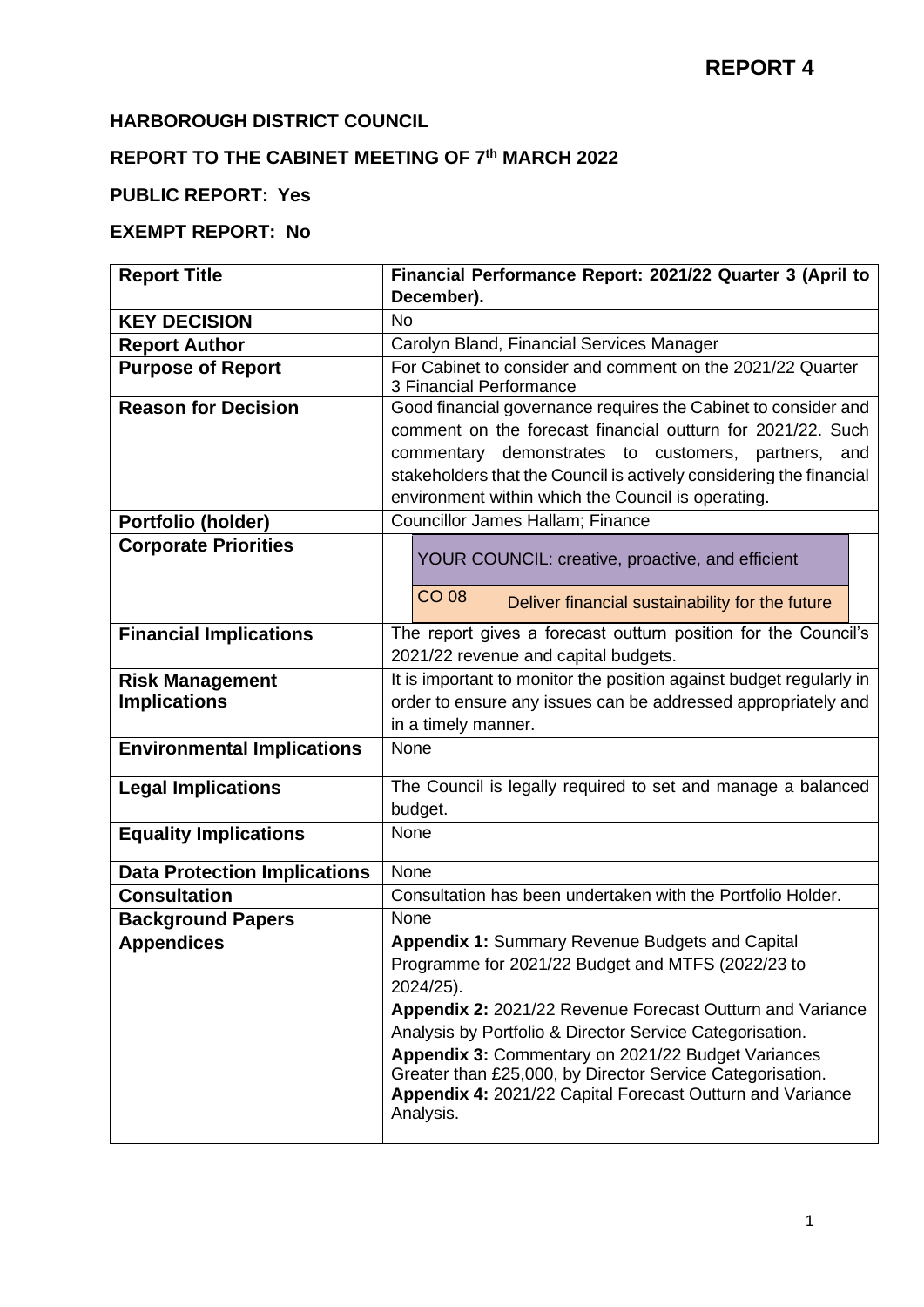| <b>Recommendation</b> | That Cabinet considers the financial performance report and       |
|-----------------------|-------------------------------------------------------------------|
|                       | comments on the Forecast Outturn (31 <sup>st</sup> March 2022) as |
|                       | detailed within the report and associated appendices.             |

#### **1. EXECUTIVE SUMMARY**

- 1.1 This report sets out the financial forecast for Quarter 3, based on information at the end of December, for revenue and capital.
- 1.2 Based on the financial position as at 31 December 2021, the forecast outturn as at the 31<sup>st</sup> March 2022, based on known income and expenditure commitments and working assumptions, the forecast:
	- i. Revenue service outturn is forecasting an almost on budget position, with no variance to the approved budget, subject to in service underspends which will be used to meet future costs (subject to approval of carry forwards at Quarter 4).
	- ii. Capital outturn is forecasting an underspend of £163k; a variance of 3% to the approved budget.

#### **2. BACKGROUND**

- 2.1 The Council approved the 2021/22 Budget and Medium-Term Financial Strategy (2022/23 to 2024/25) (MTFS); which included the Capital Programme in February 2021. After in-year adjustments for Budget Challenge 2025 (reported to Cabinet in September 2021), the Updated 2021/22 Budget and MTFS is summarised below.
- 2.2 In respect of:
	- the **Revenue budget**, the 2021/22 net service expenditure is £12.2m and after capital financing (£857k), the net expenditure for the delivery of services is £13.1m; over the MTFS period, this increases to £13.5m. This is summarised in **Table 1** below. Members will recall that Council approved in April 2021 an additional reserves contribution of £245k to support the Councils Leisure service contract; current Leisure performance without this additional support is showing a net position of £10k overspend thus a revised contribution of £10k will be applied.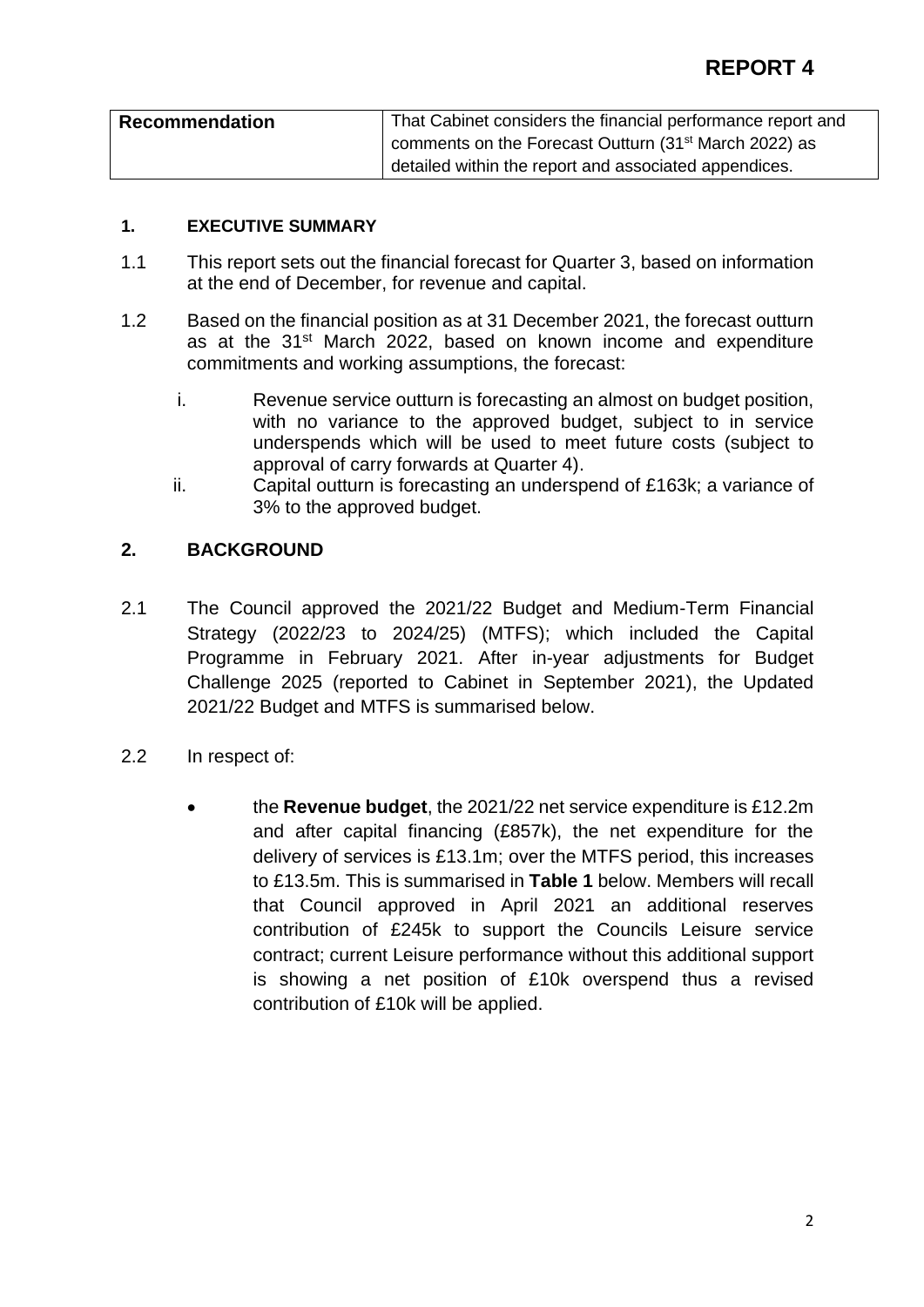| <b>Approved Revenue Expenditure:</b>                                           |            |              |          |                |          |          | Table 1 |  |  |  |
|--------------------------------------------------------------------------------|------------|--------------|----------|----------------|----------|----------|---------|--|--|--|
| Approved 2021/22 Budget & MTFS (2022/23 to 2024/25) + BC25 + other adjustments |            |              |          |                |          |          |         |  |  |  |
| 2022/23<br>2023/24<br>2021/22<br>2021/22<br>2024/25                            |            |              |          |                |          |          |         |  |  |  |
|                                                                                |            |              | Original | <b>Updated</b> |          |          |         |  |  |  |
|                                                                                |            |              | £000     | £000           | £000     | £000     | £000    |  |  |  |
| <b>Net Expenditure</b>                                                         |            |              | 13,098   | 13,212         | 13,023   | 13,036   | 13,500  |  |  |  |
|                                                                                | Minute No. |              |          |                |          |          |         |  |  |  |
| Increase in service expenditure:                                               |            |              |          |                |          |          |         |  |  |  |
| - Leisure: Contractor Costs                                                    | 26.04.21   |              | 0        | 10             | 120      | 327      | 0       |  |  |  |
| - Leisure Contractor: Costs                                                    | 10.11.21   | <sub>0</sub> | 0        |                | 100      |          | 0       |  |  |  |
| <b>Updated Net Expenditure</b>                                                 |            |              | 13,098   | 13,222         | 13,243   | 13,363   | 13,500  |  |  |  |
| - additional use of Reserves                                                   |            |              | 0        | (10)           | (220)    | (327)    | 0       |  |  |  |
| Updated Contributions to/(from) Reserves                                       |            |              | 742      | 581            | (3, 121) | (3, 569) | (2,630) |  |  |  |
| <b>Budget Requirement</b>                                                      |            |              | 13,840   | 13,803         | 10,122   | 9,794    | 10,870  |  |  |  |
| <b>Total Grants</b>                                                            |            |              | (7, 551) | (7, 514)       | (3, 579) | (2,960)  | (3,702) |  |  |  |
| Council Tax Requirement                                                        |            |              | 6,289    | 6,289          | 6,543    | 6,834    | 7,168   |  |  |  |

- the **Capital Programme**, the 2021/22 programme totals £3.4m and is financed by £2.4m of external grants and capital receipts, £311k of direct revenue funding and £723k of unsupported borrowing (minimum revenue provision). Over the MTFS period the capital programme decreases to £1.1m.
- **Reserves,** Council approved a net contribution to reserves of £742k; this was made-up of a contribution to reserves of £2.7m and a draw-down from reserves of £1.9m – the latter being the Councils "budget gap".
- 2.3 Reflecting on last year, because of Covid-19, the Council did see significant impacts on service and corporate income streams. Some were entirely predictable, such as car parking income; but others, such as planning income was due to developers submitting plans later than liaison meetings had expected. For 2021/22, Finance have been working closely with services, acting as critical friend to value check their forecast outturns; however, it must be remembered that the forecast outturns are the responsibility of respective services. Further, the Director; Finance, ICT and Assets has advised services that they must provide fair and balanced forecast outturns. The reason for this guidance was to stress that the Council relies on this information to inform future resource planning and the achievement of corporate priorities. Therefore, the onus is on managers to ensure that their estimates are "realistic", based on prevailing knowledge and known market conditions i.e., not to be overly cautious or optimistic.

#### **3. FINANCIAL PERFORMANCE - Revenue**

3.1 Providing an accurate forecast outturn based on the financial performance at Quarter 3 can still be challenging as things can occur between December and the end of the financial year.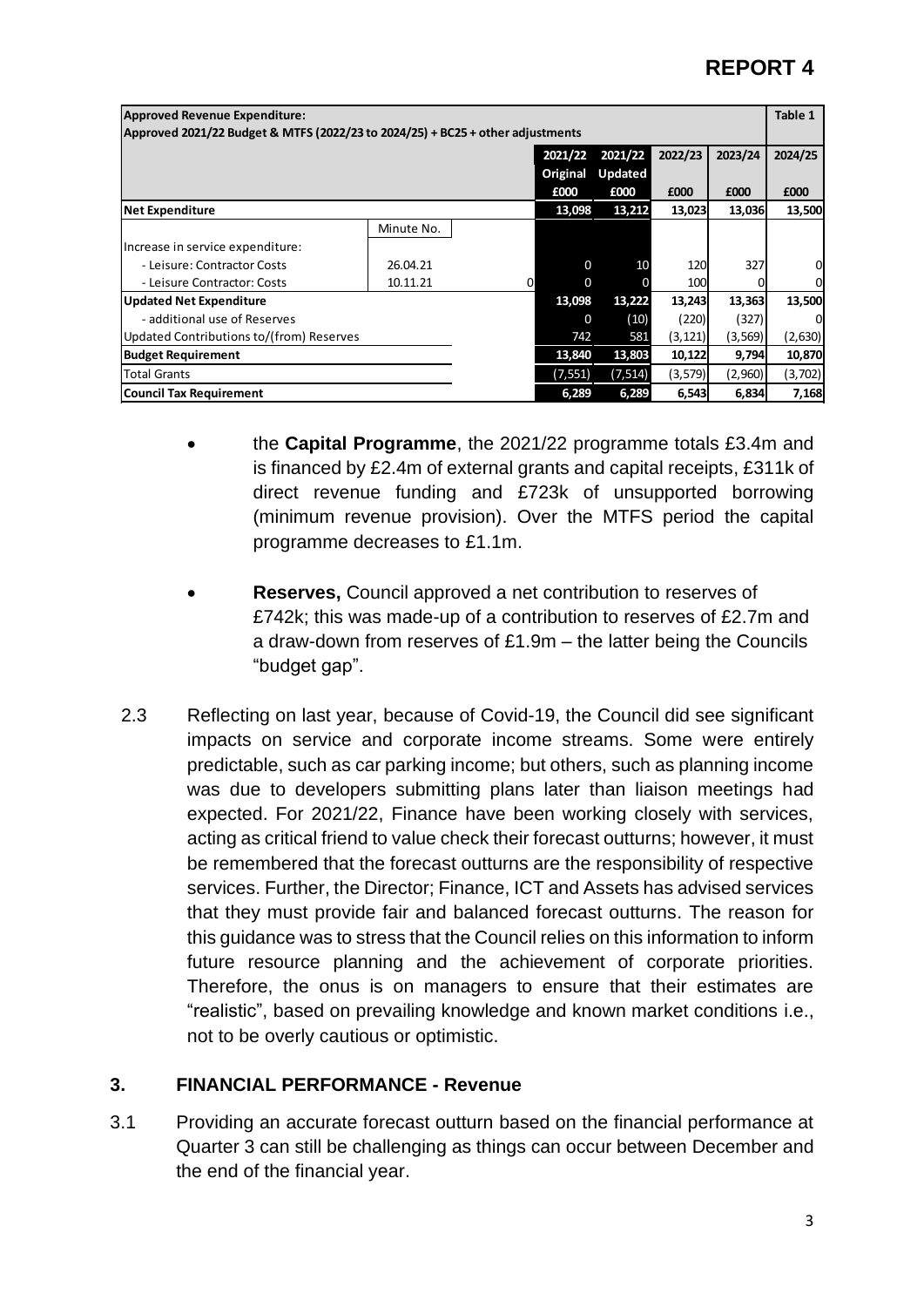3.2 It is fair to say that at the time of drafting this report, the impacts of the pandemic and the recent Omicron variant are still being felt, directly and indirectly by the Council and of course by both our residents and businesses.

#### **Revenue Headlines**

- 3.3 The forecast outturn for the current financial year and the impact over the MTFS is summarised in paragraphs 3.4 to 3.12 below. It should be noted that the following "service" forecast outturns are net of Covid 19 expenditure/lost income that is to be financed from the CV19 Internal Recovery Earmarked Reserve for Quarter 1. If there is residual Covid 19 expenditure/lost income, this is considered "business as usual" and will be financed from the General Fund.
- 3.4 **2021/22**; in respect of the Updated Net Expenditure budget of £13.2m, the forecast outturn is on budget at £13.2m. A "financial" variance analysis based on both Portfolio and Director service categorisation, and an accompanying Reserve analysis is shown at **Appendix 2** and summarised in **Table 2** below. The reasons for variances greater than £25k is shown in **Appendix 3**.

| Summary of 2021/22 Revenue Budget Variances, by Director Service<br>Categorisation | Table 2                                 |                                    |                  |                                                                                                                                                                                                                      |
|------------------------------------------------------------------------------------|-----------------------------------------|------------------------------------|------------------|----------------------------------------------------------------------------------------------------------------------------------------------------------------------------------------------------------------------|
| <b>Service</b>                                                                     | <b>Updated</b><br><b>Budget</b><br>£000 | Forecast<br><b>Outturn</b><br>£000 | Variance<br>£000 | Commentary                                                                                                                                                                                                           |
| Chief Executive                                                                    | 213                                     | 207                                | (6)              |                                                                                                                                                                                                                      |
| Deputy Chief Executive                                                             | 1,574                                   | 1,462                              |                  | (112) Increased income on Harborough Innovation<br>Centre, lower income on Harborough Grow on<br>Centre and smaller savings under £25k.                                                                              |
| Governance                                                                         | 823                                     | 935                                |                  | 112 Reduced use of Car Parks less savings on Members<br>allowances and other smaller savings.                                                                                                                        |
| Finance & Assets                                                                   | 2,912                                   | 3,247                              |                  | 335 Provision for pay increase, corporate vacancy<br>saving, Symington Building Service charge,<br>migration to MS Office 365, Quick Response Team<br>less savings on LRBP, Asset Team and other smaller<br>savings. |
| Communities                                                                        | 5,957                                   | 5,666                              |                  | (291) Savings on Housing, Recycling, Communications<br>and other smaller savings.                                                                                                                                    |
| Planning                                                                           | 886                                     | 848                                |                  | (38) Savings below £25k.                                                                                                                                                                                             |
| <b>Net Direct Cost of Services</b>                                                 | 12,365                                  | 12,365                             | 0                |                                                                                                                                                                                                                      |
| Finance & Assets: Capital Financing (*)                                            | 857                                     | 857                                | $\Omega$         |                                                                                                                                                                                                                      |
| <b>Net Expenditure</b>                                                             | 13,222                                  | 13,222                             | 0l               |                                                                                                                                                                                                                      |
| NB.                                                                                |                                         |                                    |                  |                                                                                                                                                                                                                      |

\* Finance & Assets are allocated to this item, but this item (Minimum Revenue Provision) is dependent on other services actioning the capital programme.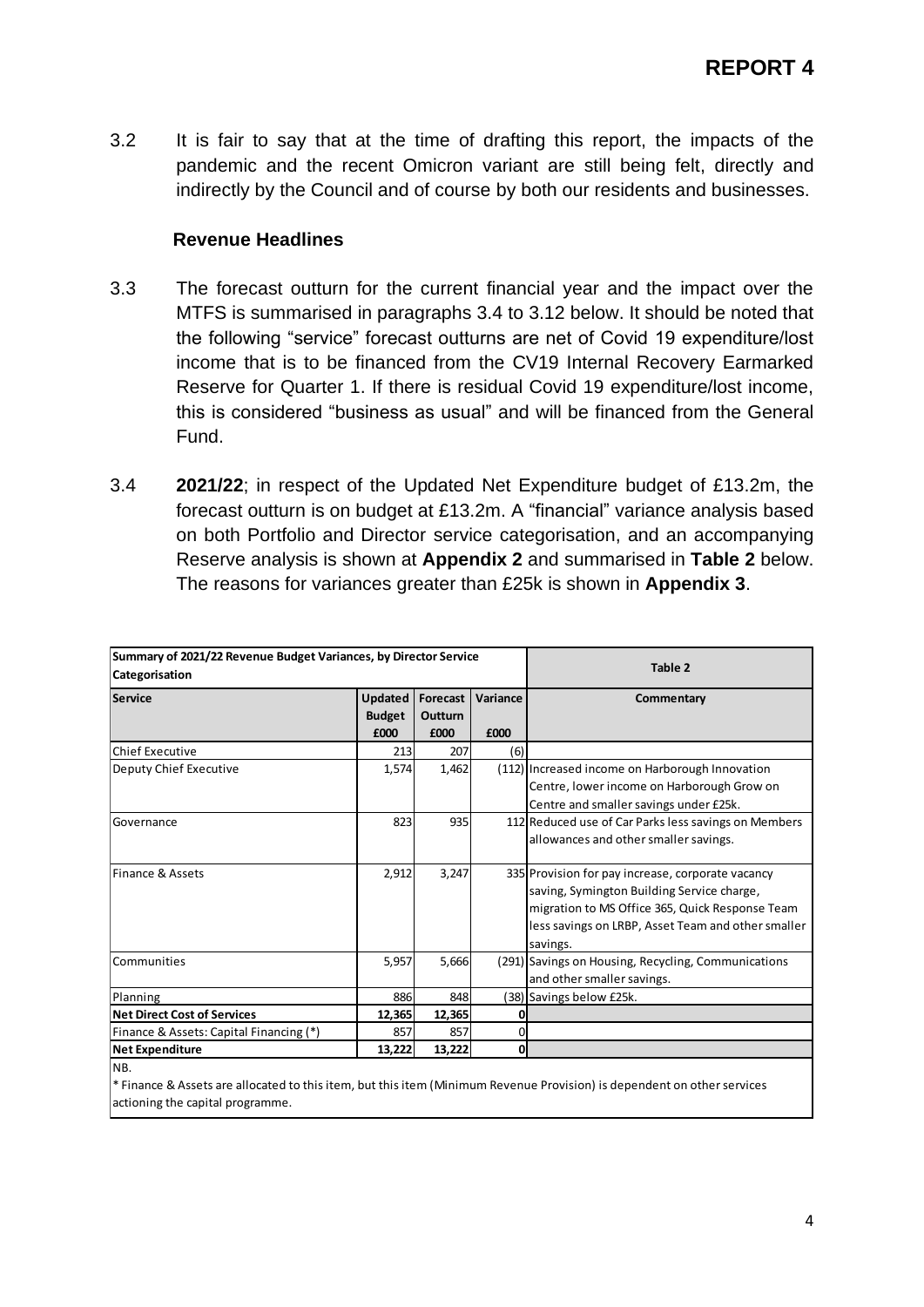## **Pay Award**

- 3.5 It should be noted that included within the 2021/22 forecast estimate is a corporate increase in respect of employees pay. The Council was notified in July and reaffirmed in October that the national employers have proposed a full and final pay increase of 1.75% for all NJC staff on SCP 2 and above (a 2.75% increase on SCP 1); an increase of 1.75% represents an additional cost in 2021/22 of £164k. Over the MTFS this increases the pay budget by £670k. Members will recall that as part of the budget they approved the following employee pay indices for 2021/22 and for each year of the MTFS, totalling £658k:
	- 2021/22: 0%
	- 2021/22: 1%
	- 2022/23: 1.5%
	- $\bullet$  2023/24: 2%
- 3.6 As of January 2022, for those staff who are members of
	- **Unison**, all respective staff have been consulted by the union and 79% from England, Wales and Northern Ireland voted to reject the offer. The outcome of the following Unison ballot for industrial action was a "yes" vote of 70.2% but the turnout was only 14.5% and for strike action to be lawful at least 50% of the members entitled to cast a vote must do so, so Unison cannot now proceed with industrial action.
	- **Unite**, all respective staff have been consulted by the union and 81% voted to reject the offer; Unite is currently issuing strike ballot paper notices.
	- **GMB**, all respective staff have been consulted by the union and 75% voted to reject the offer. The union have not advised of the outcome of their ballot.

## **Reserves**

- 3.7 Inevitably as the Council progresses through any year its use of reserves will flex depending on:
	- the macro and micro economic climate that the Council finds itself, and
	- along with its need to meet its corporate priorities and statutory obligations.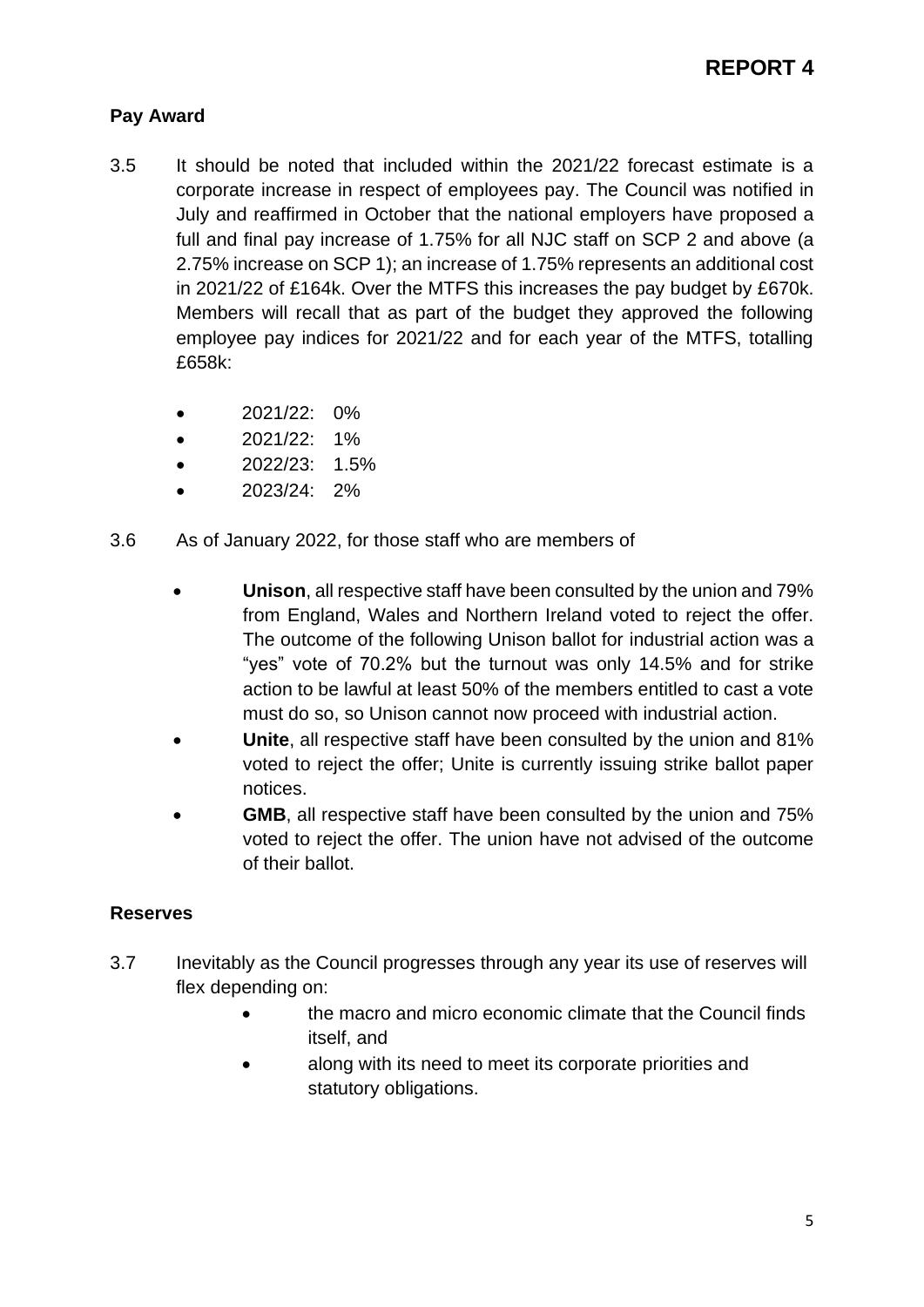- 3.8 As required by the Reserves Strategy, Cabinet is asked to note that through the active management of reserves that the General Fund (Unallocated) Reserve is maintained at 20%, the approved minimum level of reserves.
- 3.9 Further, in respect of the budget gap for 2021/22, members will recall that when the budget was set in February 2021, the Council was forecasting a budget gap of £1.9m (2.2). With the various budget changes noted within this report, the "Updated Budget" gap has changed to £2.5m. (**Appendix 2**).
- 3.10 It is recommended that a Homelessness Reserve is created within the Projects, Risks and Smoothing Reserve, as the Homelessness grant received from central government is calculated using statistics from the previous year meaning in year funding does not match in year expenditure, allowing any surplus to be carried forward against peaks in future years; the estimated contribution being £102k.

#### **Capital Financing**

3.11 The implications for capital financing with respect to the new Minimum Revenue Provision (MRP) policy approved by Council in December will be finalised and reflected in Quarter 4.

#### **Implications over the MTFS**

3.12 As well as reflecting on the current year's financial performance, services are now asked as part of the budget setting process to also reflect on future years implications for their services so members can consider the potential impact for future decision-making and the achievement of its ambition to deliver financially sustainable services over the medium-term. At this time, as shown in **Table 3** below, that ambition is not achieved within the current MTFS period because, by the end of 2024/25, the Council is still required to draw down from reserves to achieve a balanced budget (i.e. the budget gap by 2024/25, based on "firm" BC25 savings is £1.3m).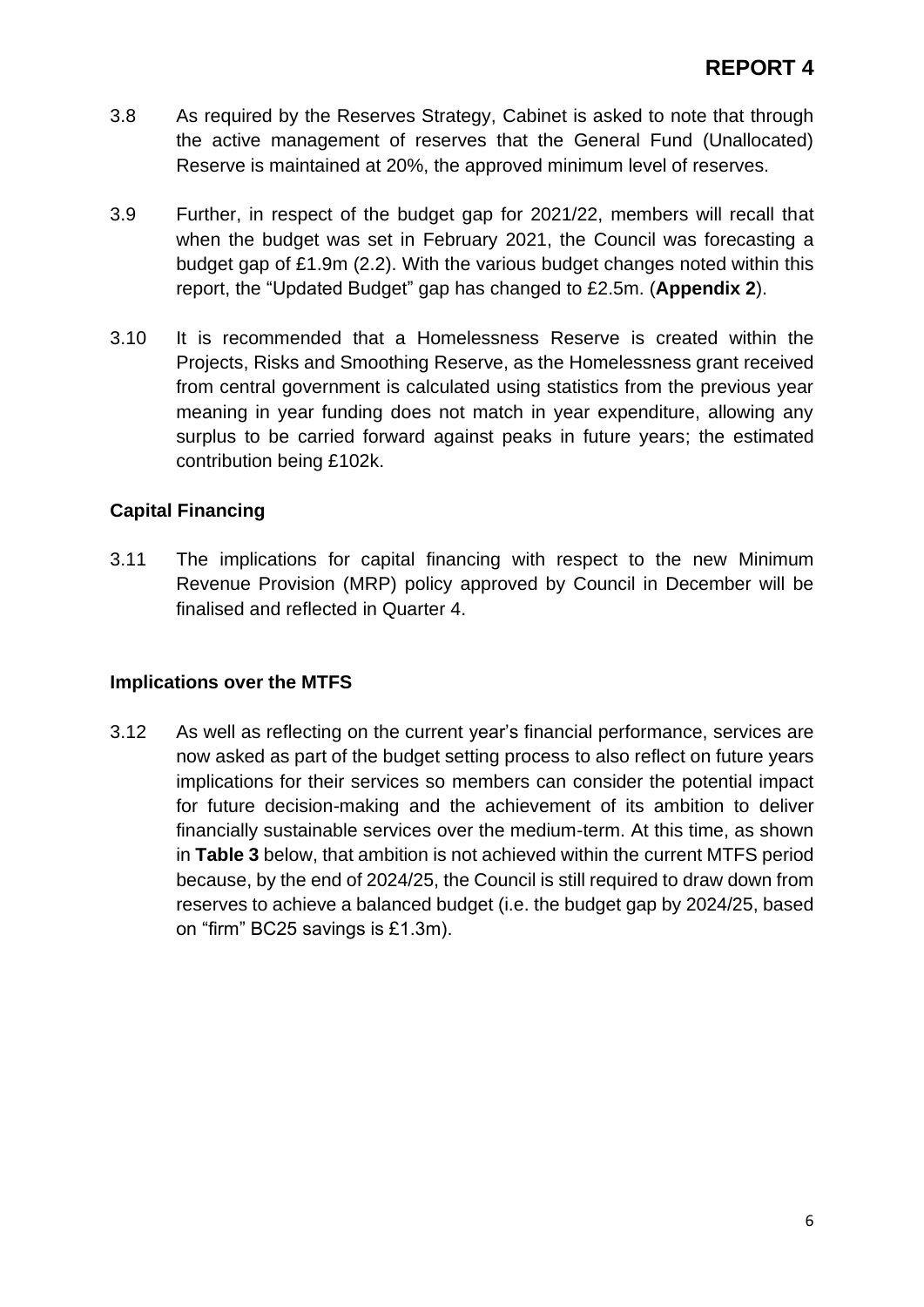|                    | Updated Medium-Term Financial Strategy (2021/22 to 2024/25)                                      |               |          |          |          | Table 3  |
|--------------------|--------------------------------------------------------------------------------------------------|---------------|----------|----------|----------|----------|
|                    | BC25 Tranche 2 & 3 "Firm" Savings                                                                | 2021/22       |          | 2022/23  | 2023/24  | 2024/25  |
|                    |                                                                                                  | Updated       | Forecast |          |          |          |
|                    |                                                                                                  | <b>Budget</b> | Outturn  |          |          |          |
|                    |                                                                                                  |               | £000     | £000     | £000     | £000     |
|                    | Net Direct Cost of Services                                                                      | 12,365        | 12,365   | 12,111   | 12,067   | 12,332   |
|                    | Capital Financing                                                                                | 857           | 857      | 912      | 969      | 1,168    |
| Spend<br>Change in | <b>Net Expenditure</b>                                                                           | 13,222        | 13,222   | 13,023   | 13,036   | 13,500   |
|                    | 2022/23 to 2024/25                                                                               |               |          |          |          |          |
|                    | - BC25 - Tranche 2                                                                               |               |          | (646)    | (583)    | (554)    |
| Service            | - BC25 - Tranche 3                                                                               |               |          | (520)    | (736)    | (787)    |
|                    | <b>Updated Net Expenditure</b>                                                                   | 13,222        | 13,222   | 11,857   | 11,717   | 12,159   |
|                    | Contributions to/(from) Reserves                                                                 |               |          |          |          |          |
|                    | - General Reserves                                                                               | (2,096)       | (2,021)  | (2, 559) | (2,739)  | (2,630)  |
|                    | - Earmarked Reserves                                                                             | 2,677         | 2,408    | 824      | 816      | 1,341    |
|                    | <b>Total Reserve Contributions</b>                                                               | 581           | 387      | (1,735)  | (1, 923) | (1, 289) |
|                    | <b>Budget Requirement</b>                                                                        | 13,803        | 13,609   | 10,122   | 9,794    | 10,870   |
|                    | <b>Total Grants</b>                                                                              | (7, 514)      | (7, 320) | (3, 579) | (2,960)  | (3,702)  |
|                    | <b>Council Tax Requirement</b>                                                                   | 6,289         | 6,289    | 6,543    | 6,834    | 7,168    |
|                    | NB. Future years MTFS budgets have not been adjusted for the pay award as this award has not yet |               |          |          |          |          |
|                    | been agreed.                                                                                     |               |          |          |          |          |

#### **4. FINANCIAL PERFORMANCE – Capital**

4.1 The Capital Programme for **2021/22** totals £3.4m, of which £2.5m was brought forward from previous years, £0.9m is in respect of new initiatives for 2021/22. The forecast outturn is £5.2m, which represents an overspend of the budget by £163k. A summary variance analysis is shown in **Table 4**, with a detail analysis, with associated commentary, is shown in **Appendix 4**.

| Summary of 2021/22 Capital Budget Variance Greater than £25,000 | Table 4            |                |          |       |                                               |
|-----------------------------------------------------------------|--------------------|----------------|----------|-------|-----------------------------------------------|
| <b>Service</b>                                                  | Updated   Forecast |                | Variance |       | Commentary                                    |
|                                                                 | <b>Budget</b>      | <b>Outturn</b> |          |       |                                               |
|                                                                 | £000               | £000           | £000     |       |                                               |
| Capital Projects Approved in previous years                     | 3,980              | 3,815          | (165)    |       | -4% Netcall and Symington Rec Ground Pavilion |
| (either commenced or to start)                                  |                    |                |          |       |                                               |
| New Capital Proposals                                           | 1,394              | 1,396          |          | 0%    |                                               |
| <b>Net Capital Programme</b>                                    | 5,374              | 5,211          | (163)    | $-3%$ |                                               |

## **5. IMPACT OF THE COVID-19 PANDEMIC**

#### **Expenditure to be financed by the Council**

- 5.1 Members will recall that when they approved the 2021/22 Budget that the government was awarding the Council several CV19 related grants, which the Council has agreed to use to set-off expected corporate income losses.
- 5.2 As noted in 3.4, the net service expenditure has been netted down for the CV19 expenditure that is to be financed using the CV19 Internal Recovery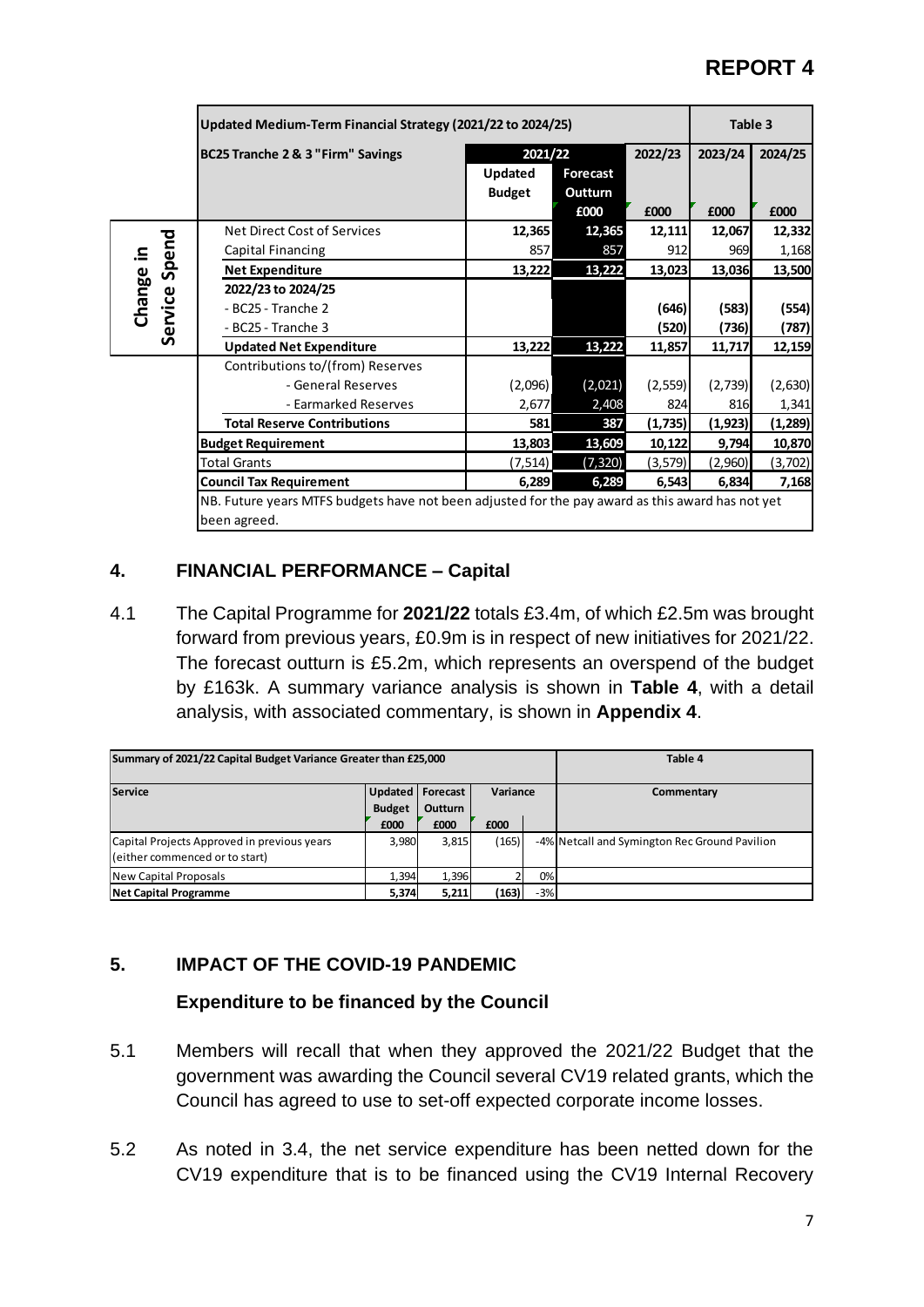Earmarked Reserve for Quarter 1. To enable members to see the full impact of current year CV-19 expenditure or lost income, this is shown in **Table 5** along with whether the item is being financed from within service expenditure or the earmarked reserve. In summary the expenditure/income to be financed from the CV19 Internal Recovery Earmarked Reserve totals £161k.

|                        | 2021/22 - CV19 Related Expenditure and Lost Income |                                                                                                                    |                                                              | Table 5             |
|------------------------|----------------------------------------------------|--------------------------------------------------------------------------------------------------------------------|--------------------------------------------------------------|---------------------|
|                        | <b>CV19 Expenditure</b>                            | <b>CV19 Lost Income</b>                                                                                            | <b>Financing</b>                                             |                     |
| <b>Service</b>         | Commentary                                         | Commentary                                                                                                         | <b>CV19 Internal</b><br>Recovery<br><b>Earmarked Reserve</b> | <b>General Fund</b> |
|                        | £000                                               | £000                                                                                                               | £000                                                         | £000                |
| <b>Chief Executive</b> | 0                                                  | 0                                                                                                                  | 0                                                            | 0                   |
| Deputy Chief Executive | 6 Market Hall                                      | 42 Market Hall - footfall down with<br>some small mitigation from<br>Government funding                            | 48                                                           | $\Omega$            |
| Governance             | $\mathbf 0$                                        | 52 Car Parking - income down for both<br>car parks and permits, partly<br>mitigated by Government funding          | 52                                                           | 0                   |
| Finance & Assets       | 0 Corporate                                        | 61 Interest and Investment Income<br>down because of the continued<br>reduction in interest rates and<br>dividends | 61                                                           | $\Omega$            |
| Communities            | 0                                                  | ŋ                                                                                                                  | 0                                                            | 0                   |
| Planning               | 0                                                  |                                                                                                                    | 0                                                            | 0                   |
| <b>Total</b>           | 6                                                  | 155                                                                                                                | 161                                                          | 0                   |

#### **Government Grants Awarded to the Councils Community**

5.3 Members will recall that since the start of the pandemic the Council has been acting as agent for the Government and awarding a varied range of grants to both its business and residential community. From the 1st April 2021 the government still required the Council to deliver a number of grants; a summary analysis of grants paid this year to 31<sup>st</sup> January is shown below in **Table 6**.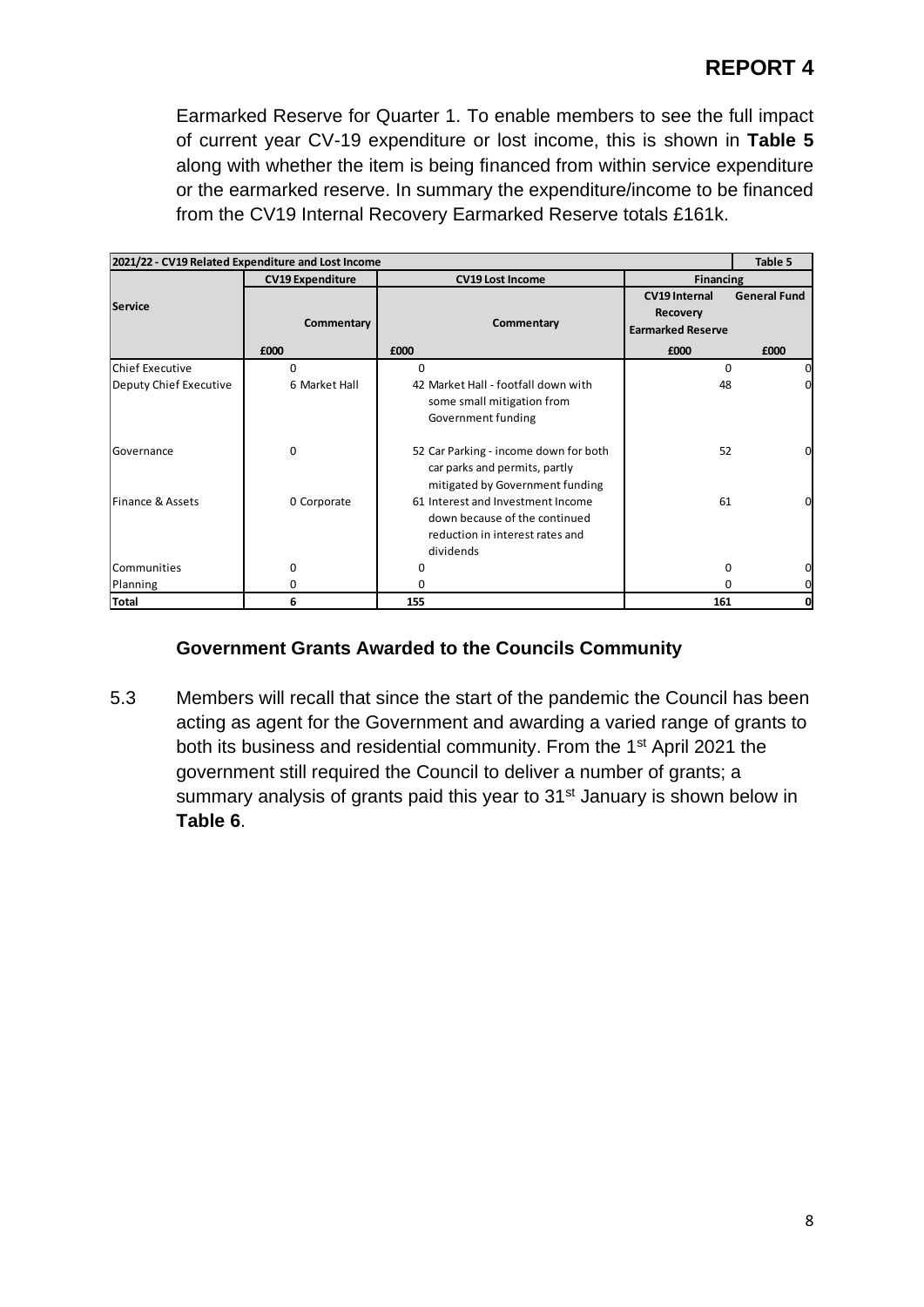| <b>ANALYSIS OF GRANTS SINCE 1ST APRIL 2021</b>                                                                    |                                              | TABLE 6                                            |
|-------------------------------------------------------------------------------------------------------------------|----------------------------------------------|----------------------------------------------------|
| <b>TYPE OF GRANT</b>                                                                                              | Grants from 1/4/2021<br><b>PAYMENTS</b><br>£ | Grants from 1/4/2021<br><b>NO OF GRANTS</b><br>No. |
| National Lockdown Grant & Closed Lockdown Payment.<br>These grants will be combined and paid as a single payment. | 238,512                                      | 29                                                 |
| National Lockdown Grant                                                                                           | 234,187                                      | 89                                                 |
| Local Restrictions Support Grant                                                                                  | 51,175                                       | 60                                                 |
| Additional Restrictions Grant - discretionary grant                                                               | 896,657                                      | 725                                                |
| Test and trace self isolation payments                                                                            | 90,000                                       | 180                                                |
| <b>Restart Grant</b>                                                                                              | 4,021,375                                    | 541                                                |
| <b>Omicron Hospitality Grant</b>                                                                                  | 385,354                                      | 113                                                |
| <b>TOTAL</b>                                                                                                      | 5,917,260                                    | 1,737                                              |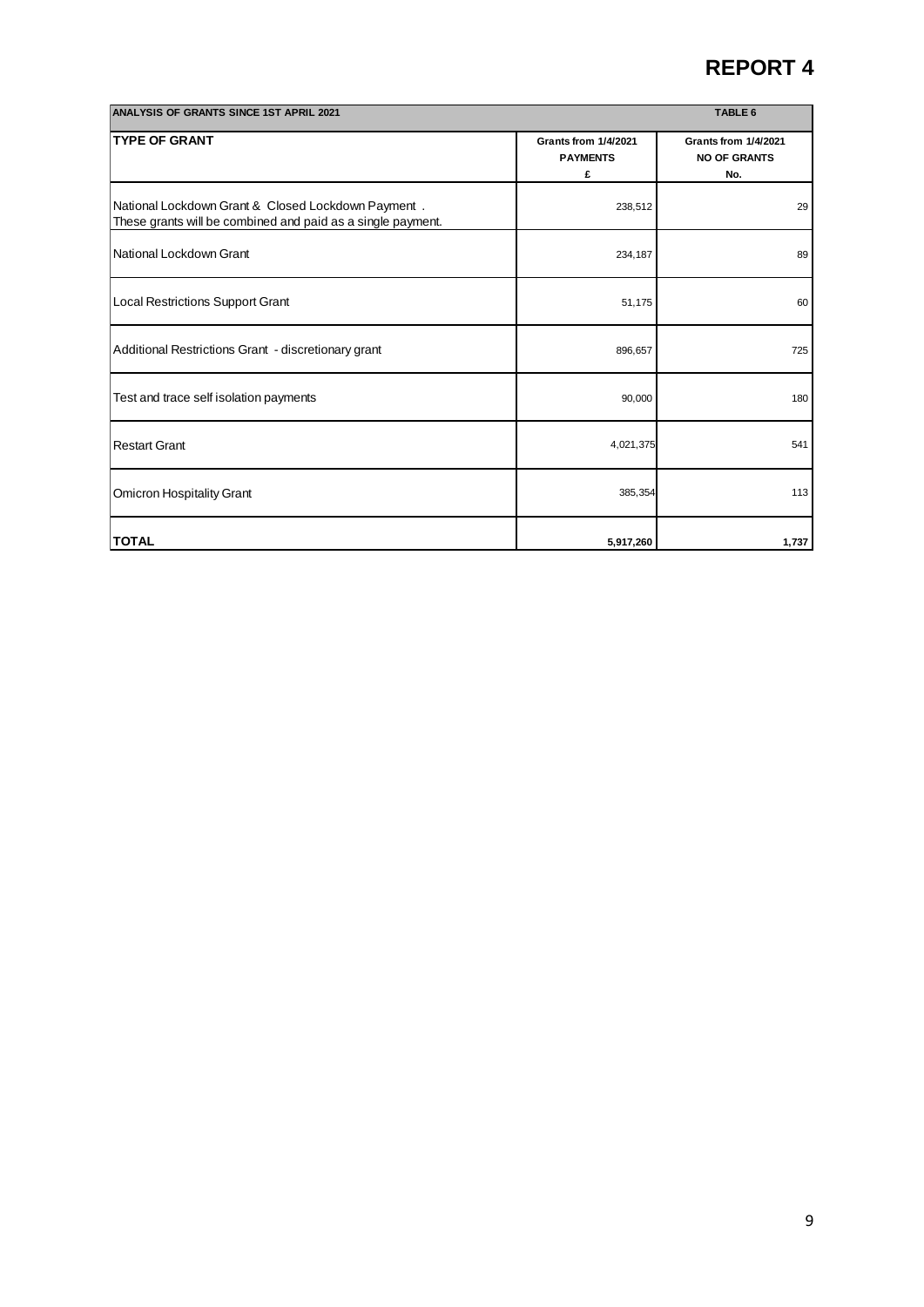## **Appendix 1**

#### **Summary Revenue Budgets and Capital Programme for 2021/22 Budget and MTFS (2022/23 to 2024/25)**

| <b>REVENUE</b>                                                                |          |         |          |         |  |  |  |  |  |  |
|-------------------------------------------------------------------------------|----------|---------|----------|---------|--|--|--|--|--|--|
| Approved 2021/22 Budget & Medium-Term Financial Strategy (2022/23 to 2024/25) |          |         |          |         |  |  |  |  |  |  |
|                                                                               | 2021/22  | 2022/23 | 2023/24  | 2024/25 |  |  |  |  |  |  |
|                                                                               | £000     | £000    | £000     | £000    |  |  |  |  |  |  |
| <b>Net Direct Cost of Services</b>                                            | 12,241   | 12,111  | 12,067   | 12,332  |  |  |  |  |  |  |
| Capital Financing                                                             | 857      | 912     | 969      | 1,168   |  |  |  |  |  |  |
| <b>Net Expenditure</b>                                                        | 13,098   | 13,023  | 13,036   | 13,500  |  |  |  |  |  |  |
| Contributions to/(from) Reserves                                              |          |         |          |         |  |  |  |  |  |  |
| - General Reserves                                                            | (1, 935) | (2,559) | (2,739)  | (2,630) |  |  |  |  |  |  |
| - Earmarked Reserves                                                          | 2,677    | (342)   | (503)    |         |  |  |  |  |  |  |
|                                                                               | 742      | (2,901) | (3, 242) | (2,630) |  |  |  |  |  |  |
| <b>Budget Requirement</b>                                                     | 13,840   | 10,122  | 9,794    | 10,870  |  |  |  |  |  |  |
| <b>Total Grants</b>                                                           | (7, 551) | (3,579) | (2,960)  | (3,702) |  |  |  |  |  |  |
| <b>Council Tax Requirement</b>                                                | 6,289    | 6,543   | 6,834    | 7,168   |  |  |  |  |  |  |

| <b>CAPITAL PROGRAMME</b>                                                      |         |         |          |         |  |  |  |  |  |
|-------------------------------------------------------------------------------|---------|---------|----------|---------|--|--|--|--|--|
| Approved 2021/22 Budget & Medium-Term Financial Strategy (2022/23 to 2024/25) |         |         |          |         |  |  |  |  |  |
|                                                                               | 2021/22 | 2022/23 | 2023/24  | 2024/25 |  |  |  |  |  |
|                                                                               | £000    | £000    | £000     | £000    |  |  |  |  |  |
| Capital Projects Approved in previous                                         | 2,512   | 7,057   | 1,835    | 1,065   |  |  |  |  |  |
| years (either commenced or to start)                                          |         |         |          |         |  |  |  |  |  |
|                                                                               |         |         |          |         |  |  |  |  |  |
| <b>New Capital Proposals</b>                                                  |         |         |          |         |  |  |  |  |  |
| ICT & Transformation                                                          | 280     | 150     | 100      | 0       |  |  |  |  |  |
| Lifeline                                                                      | 40      |         | n        | 0       |  |  |  |  |  |
| Environmental                                                                 | 59      | O       | 0        |         |  |  |  |  |  |
| Lutterworth Town Centre Heritage                                              | 530     | O       | Ω        | 0       |  |  |  |  |  |
| Action Zone                                                                   |         |         |          |         |  |  |  |  |  |
| Total                                                                         | 3,421   | 7,207   | 1,935    | 1,065   |  |  |  |  |  |
| <b>Sources of Finance</b>                                                     |         |         |          |         |  |  |  |  |  |
| External Funding & Grants                                                     | 1,571   | 720     | 720      | 720     |  |  |  |  |  |
| Capital Receipts                                                              | 816     | 3,650   | 450      | 50      |  |  |  |  |  |
| Service Charges                                                               | 61      | 6       | 6        | 17      |  |  |  |  |  |
| Direct Revenue Financing                                                      | 250     | 150     | 100      | 0       |  |  |  |  |  |
| Unsupported Borrowing (MRP)                                                   | 723     | 2,681   | 659      | 278     |  |  |  |  |  |
|                                                                               |         |         |          |         |  |  |  |  |  |
| <b>Total</b>                                                                  | 3,421   | 7,207   | 1,935    | 1,065   |  |  |  |  |  |
| <b>Net Cost of Capital Programme</b>                                          | 0       | 0       | $\bf{0}$ | 0       |  |  |  |  |  |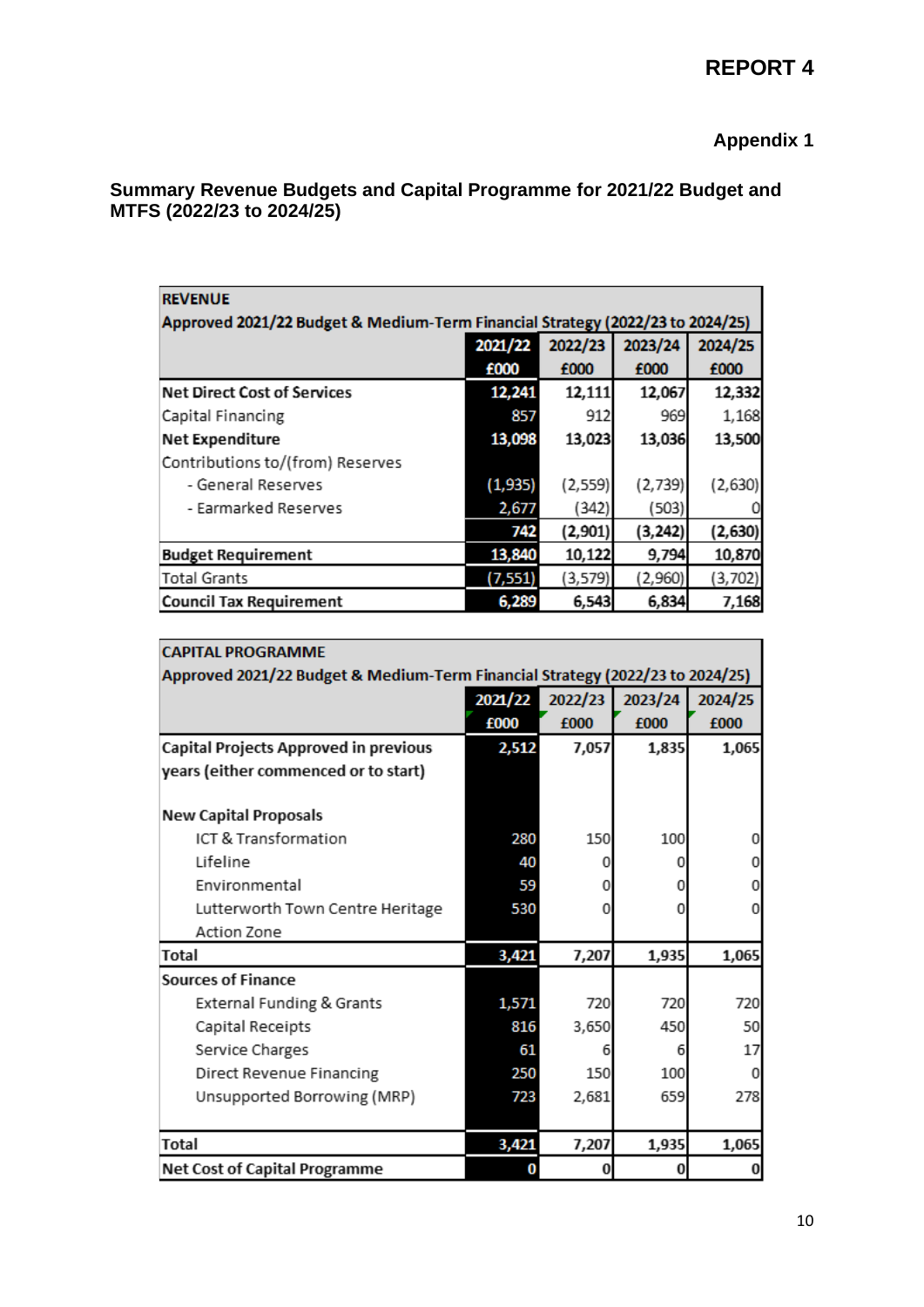| Original<br>Updated<br>2020/21<br><b>BC25:</b><br><b>BC25:</b><br>Approved<br><b>Virements</b><br>Forecast<br>CV19<br>Forecast<br>Variance<br>Tranche 3<br>Outturn<br><b>Budget</b><br><b>Tranche 2</b><br><b>Budget</b><br>& Reserve<br><b>Budget</b><br><b>Actual</b><br>Outturn<br>Spend<br><b>Service Analysis - BY</b><br>"Firm<br>"Firm<br><b>Increases</b><br>Quarter 3<br><b>Movements</b><br><b>PORTFOLIO</b><br>Savings"<br>Savings"<br>£000<br>£000<br>£000<br>£000<br>£000<br>£000<br>£000<br>£000<br>£000<br>£000<br>£000<br>3,289 Finance<br>2,730<br>327<br>(48)<br>10<br>3,019<br>2,927<br>(61)<br>2,866<br>(153)<br>$-5%$<br>0<br>$\mathbf 0$<br>(3)<br>5,074<br>5,342<br>(199)<br>$\Omega$<br>5,140<br>5,074<br>(66)<br>$-1.3%$<br>5,376 Planning, Environment & Waste<br>$\Omega$<br>(48)<br>55<br>1,151<br>960<br>(191)<br>1,159 Wellbeing, Communities & Housing<br>10<br>960<br>$-16.6%$<br>1,134<br>0<br>0<br>292<br>723<br>(23)<br>(5)<br>0<br>987<br>988<br>(48)<br>940<br>(47)<br>$-4.8%$<br>399 Strategy (aka Planning & Regeneration)<br>(52)<br>3,372 Corporate & Regulatory Services<br>2,366<br>(66)<br>(195)<br>$\mathbf 0$<br>17<br>2,122<br>2,460<br>2,408<br>286<br>13.5%<br>0 Contingency (including Pay/Services/FCC<br>(54)<br>$\Omega$<br>0<br>(54)<br>117<br>117<br>171<br>$\Omega$<br>Inflation)<br>12,241<br>39<br>(296)<br>10<br>12,365<br>12,526<br>(161)<br>12,365<br>0<br>13,595 Net Direct Cost of Services<br>371<br>$\mathbf 0$<br>$\mathbf 0$<br>857<br>857<br>820 Capital Financing<br>857<br>0<br>857<br>0<br>0<br>(296)<br>10<br>13,222<br>(161)<br>14,415 Net Expenditure<br>13,098<br>39<br>371<br>13,383<br>13,222<br>0<br>0.0%<br>2020/21<br><b>BC25:</b><br><b>BC25:</b><br>Updated<br><b>CV19</b><br>Original<br><b>Virements</b><br>Forecast<br>Forecast<br>Variance<br>Approved<br><b>Service Analysis - BY</b><br>Outturn<br><b>Budget</b><br>Tranche 2 Tranche 3<br><b>Budget</b><br><b>Budget</b><br><b>Actual</b><br>Outturn<br>& Reserve<br>Spend<br><b>Increases</b><br>Quarter 3<br><b>Movements</b><br><b>DIRECTOR</b><br>£000<br>£000<br>£000<br>£000<br>£000<br>£000<br>£000<br>£000<br>£000<br>£000<br>£000<br>(88)<br>213<br>293 Chief Executive<br>301<br>0<br>0<br>0<br>207<br>0<br>207<br>(6)<br>1,197<br>315<br>(130)<br>192<br>1,574<br>(48)<br>(112)<br>0<br>1,510<br>1,462<br>$-7.1%$<br>1,561 Deputy Chief Executive<br>975<br>$\mathbf 0$<br>823<br>987<br>(52)<br>13.6%<br>2,011 Governance<br>(66)<br>(80)<br>(6)<br>935<br>112<br>$\mathbf 0$<br>335<br>2,637 Finance & Assets<br>2,845<br>(77)<br>(48)<br>192<br>2,912<br>3,308<br>(61)<br>3,247<br>11.5%<br>10<br>55<br>5,957<br>$-4.9%$<br>6,028 Communities<br>5,930<br>(38)<br>5,666<br>5,666<br>(291)<br>0<br>0<br>993<br>$\mathbf 0$<br>26<br>886<br>848<br>848<br>(38)<br>1,065 Planning<br>(133)<br>0<br>12,365<br>13,595 Net Direct Cost of Services<br>(296)<br>10<br>371<br>12,526<br>(161)<br>12,241<br>39<br>12,365<br>0<br>$\mathbf 0$<br>$\mathbf 0$<br>Capital Financing<br>857<br>$\mathbf 0$<br>0<br>857<br>857<br>857<br>$\mathbf 0$<br>820<br>14,415 Net Expenditure<br>13,098<br>39<br>(296)<br>10<br>13.222<br>13,383<br>(161)<br>13,222<br>371<br>0<br>2020/21<br><b>BC25:</b><br><b>BC25:</b><br>Updated<br>Forecast<br><b>CV19</b><br>Original<br>Approved<br><b>Virements</b><br>Forecast<br>Variance<br><b>Reconciliation to Council Tax</b><br>Outturn<br><b>Budget</b><br><b>Tranche 2</b><br>Tranche 3<br><b>Budget</b><br>& Reserve<br><b>Budget</b><br><b>Actual</b><br>Spend<br>Outturn<br><b>Increases</b><br><b>Movements</b><br>Quarter 3<br>Requirement<br>£000<br>£000<br>£000<br>£000<br>£000<br>£000<br>£000<br>£000<br>£000<br>£000<br>£000<br>14,415 Net Expenditure<br>13,098<br>39<br>(296)<br>10<br>371<br>13,222<br>13,383<br>(161)<br>13,222<br>0<br>Contributions to/(from) Reserves<br>(854)<br>- General Reserves<br>(1,935)<br>(39)<br>296<br>(10)<br>(408)<br>(2,096)<br>(2,021)<br>75<br>(2,021)<br>0<br>(137)<br>2,550<br>0<br>2,550<br>2,247<br>$\Omega$<br>2,247<br>(303)<br>- Earmarked Reserves<br>0<br>0<br>0<br>O<br>- Earmarked Reserves - CV19<br>127<br>$\mathbf 0$<br>127<br>161<br>161<br>34<br>$\Omega$<br>$\Omega$<br>$\Omega$<br>(408)<br>742<br>(39)<br>296<br>(10)<br>581<br>226<br>161<br>387<br>(194)<br>(991)<br>13,840<br>(37)<br>13,803<br>13,609<br>(194)<br>$-1.4%$<br>13,424 Budget Requirement<br>O<br>$\mathbf 0$<br>0<br>13,609<br>0<br>$-2.6%$<br>(7, 356)<br>Corporate Funding & Grants<br>(7, 551)<br>37<br>(7, 514)<br>(7, 320)<br>$\mathbf 0$<br>(7, 320)<br>194 | 2021/22 Revenue Forecast Outturn and Variance Analysis by Portfolio & Director Service<br>Categorisation |                               |       |  |  |  |   |       |       |   | <b>Appendix 2</b> |   |           |
|----------------------------------------------------------------------------------------------------------------------------------------------------------------------------------------------------------------------------------------------------------------------------------------------------------------------------------------------------------------------------------------------------------------------------------------------------------------------------------------------------------------------------------------------------------------------------------------------------------------------------------------------------------------------------------------------------------------------------------------------------------------------------------------------------------------------------------------------------------------------------------------------------------------------------------------------------------------------------------------------------------------------------------------------------------------------------------------------------------------------------------------------------------------------------------------------------------------------------------------------------------------------------------------------------------------------------------------------------------------------------------------------------------------------------------------------------------------------------------------------------------------------------------------------------------------------------------------------------------------------------------------------------------------------------------------------------------------------------------------------------------------------------------------------------------------------------------------------------------------------------------------------------------------------------------------------------------------------------------------------------------------------------------------------------------------------------------------------------------------------------------------------------------------------------------------------------------------------------------------------------------------------------------------------------------------------------------------------------------------------------------------------------------------------------------------------------------------------------------------------------------------------------------------------------------------------------------------------------------------------------------------------------------------------------------------------------------------------------------------------------------------------------------------------------------------------------------------------------------------------------------------------------------------------------------------------------------------------------------------------------------------------------------------------------------------------------------------------------------------------------------------------------------------------------------------------------------------------------------------------------------------------------------------------------------------------------------------------------------------------------------------------------------------------------------------------------------------------------------------------------------------------------------------------------------------------------------------------------------------------------------------------------------------------------------------------------------------------------------------------------------------------------------------------------------------------------------------------------------------------------------------------------------------------------------------------------------------------------------------------------------------------------------------------------------------------------------------------------------------------------------------------------------------------------------------------------------------------------------------------------------------------------------------------------------------------------------------------------------------------------------------------------------------------------------------------------------------------------------------------------------------------------------------------------------------------------------------------|----------------------------------------------------------------------------------------------------------|-------------------------------|-------|--|--|--|---|-------|-------|---|-------------------|---|-----------|
|                                                                                                                                                                                                                                                                                                                                                                                                                                                                                                                                                                                                                                                                                                                                                                                                                                                                                                                                                                                                                                                                                                                                                                                                                                                                                                                                                                                                                                                                                                                                                                                                                                                                                                                                                                                                                                                                                                                                                                                                                                                                                                                                                                                                                                                                                                                                                                                                                                                                                                                                                                                                                                                                                                                                                                                                                                                                                                                                                                                                                                                                                                                                                                                                                                                                                                                                                                                                                                                                                                                                                                                                                                                                                                                                                                                                                                                                                                                                                                                                                                                                                                                                                                                                                                                                                                                                                                                                                                                                                                                                                                                              |                                                                                                          |                               |       |  |  |  |   |       |       |   |                   |   |           |
|                                                                                                                                                                                                                                                                                                                                                                                                                                                                                                                                                                                                                                                                                                                                                                                                                                                                                                                                                                                                                                                                                                                                                                                                                                                                                                                                                                                                                                                                                                                                                                                                                                                                                                                                                                                                                                                                                                                                                                                                                                                                                                                                                                                                                                                                                                                                                                                                                                                                                                                                                                                                                                                                                                                                                                                                                                                                                                                                                                                                                                                                                                                                                                                                                                                                                                                                                                                                                                                                                                                                                                                                                                                                                                                                                                                                                                                                                                                                                                                                                                                                                                                                                                                                                                                                                                                                                                                                                                                                                                                                                                                              |                                                                                                          |                               |       |  |  |  |   |       |       |   |                   |   |           |
|                                                                                                                                                                                                                                                                                                                                                                                                                                                                                                                                                                                                                                                                                                                                                                                                                                                                                                                                                                                                                                                                                                                                                                                                                                                                                                                                                                                                                                                                                                                                                                                                                                                                                                                                                                                                                                                                                                                                                                                                                                                                                                                                                                                                                                                                                                                                                                                                                                                                                                                                                                                                                                                                                                                                                                                                                                                                                                                                                                                                                                                                                                                                                                                                                                                                                                                                                                                                                                                                                                                                                                                                                                                                                                                                                                                                                                                                                                                                                                                                                                                                                                                                                                                                                                                                                                                                                                                                                                                                                                                                                                                              |                                                                                                          |                               |       |  |  |  |   |       |       |   |                   |   |           |
|                                                                                                                                                                                                                                                                                                                                                                                                                                                                                                                                                                                                                                                                                                                                                                                                                                                                                                                                                                                                                                                                                                                                                                                                                                                                                                                                                                                                                                                                                                                                                                                                                                                                                                                                                                                                                                                                                                                                                                                                                                                                                                                                                                                                                                                                                                                                                                                                                                                                                                                                                                                                                                                                                                                                                                                                                                                                                                                                                                                                                                                                                                                                                                                                                                                                                                                                                                                                                                                                                                                                                                                                                                                                                                                                                                                                                                                                                                                                                                                                                                                                                                                                                                                                                                                                                                                                                                                                                                                                                                                                                                                              |                                                                                                          |                               |       |  |  |  |   |       |       |   |                   |   |           |
|                                                                                                                                                                                                                                                                                                                                                                                                                                                                                                                                                                                                                                                                                                                                                                                                                                                                                                                                                                                                                                                                                                                                                                                                                                                                                                                                                                                                                                                                                                                                                                                                                                                                                                                                                                                                                                                                                                                                                                                                                                                                                                                                                                                                                                                                                                                                                                                                                                                                                                                                                                                                                                                                                                                                                                                                                                                                                                                                                                                                                                                                                                                                                                                                                                                                                                                                                                                                                                                                                                                                                                                                                                                                                                                                                                                                                                                                                                                                                                                                                                                                                                                                                                                                                                                                                                                                                                                                                                                                                                                                                                                              |                                                                                                          |                               |       |  |  |  |   |       |       |   |                   |   |           |
|                                                                                                                                                                                                                                                                                                                                                                                                                                                                                                                                                                                                                                                                                                                                                                                                                                                                                                                                                                                                                                                                                                                                                                                                                                                                                                                                                                                                                                                                                                                                                                                                                                                                                                                                                                                                                                                                                                                                                                                                                                                                                                                                                                                                                                                                                                                                                                                                                                                                                                                                                                                                                                                                                                                                                                                                                                                                                                                                                                                                                                                                                                                                                                                                                                                                                                                                                                                                                                                                                                                                                                                                                                                                                                                                                                                                                                                                                                                                                                                                                                                                                                                                                                                                                                                                                                                                                                                                                                                                                                                                                                                              |                                                                                                          |                               |       |  |  |  |   |       |       |   |                   |   |           |
|                                                                                                                                                                                                                                                                                                                                                                                                                                                                                                                                                                                                                                                                                                                                                                                                                                                                                                                                                                                                                                                                                                                                                                                                                                                                                                                                                                                                                                                                                                                                                                                                                                                                                                                                                                                                                                                                                                                                                                                                                                                                                                                                                                                                                                                                                                                                                                                                                                                                                                                                                                                                                                                                                                                                                                                                                                                                                                                                                                                                                                                                                                                                                                                                                                                                                                                                                                                                                                                                                                                                                                                                                                                                                                                                                                                                                                                                                                                                                                                                                                                                                                                                                                                                                                                                                                                                                                                                                                                                                                                                                                                              |                                                                                                          |                               |       |  |  |  |   |       |       |   |                   |   |           |
|                                                                                                                                                                                                                                                                                                                                                                                                                                                                                                                                                                                                                                                                                                                                                                                                                                                                                                                                                                                                                                                                                                                                                                                                                                                                                                                                                                                                                                                                                                                                                                                                                                                                                                                                                                                                                                                                                                                                                                                                                                                                                                                                                                                                                                                                                                                                                                                                                                                                                                                                                                                                                                                                                                                                                                                                                                                                                                                                                                                                                                                                                                                                                                                                                                                                                                                                                                                                                                                                                                                                                                                                                                                                                                                                                                                                                                                                                                                                                                                                                                                                                                                                                                                                                                                                                                                                                                                                                                                                                                                                                                                              |                                                                                                          |                               |       |  |  |  |   |       |       |   |                   |   |           |
|                                                                                                                                                                                                                                                                                                                                                                                                                                                                                                                                                                                                                                                                                                                                                                                                                                                                                                                                                                                                                                                                                                                                                                                                                                                                                                                                                                                                                                                                                                                                                                                                                                                                                                                                                                                                                                                                                                                                                                                                                                                                                                                                                                                                                                                                                                                                                                                                                                                                                                                                                                                                                                                                                                                                                                                                                                                                                                                                                                                                                                                                                                                                                                                                                                                                                                                                                                                                                                                                                                                                                                                                                                                                                                                                                                                                                                                                                                                                                                                                                                                                                                                                                                                                                                                                                                                                                                                                                                                                                                                                                                                              |                                                                                                          |                               |       |  |  |  |   |       |       |   |                   |   | $-316.7%$ |
|                                                                                                                                                                                                                                                                                                                                                                                                                                                                                                                                                                                                                                                                                                                                                                                                                                                                                                                                                                                                                                                                                                                                                                                                                                                                                                                                                                                                                                                                                                                                                                                                                                                                                                                                                                                                                                                                                                                                                                                                                                                                                                                                                                                                                                                                                                                                                                                                                                                                                                                                                                                                                                                                                                                                                                                                                                                                                                                                                                                                                                                                                                                                                                                                                                                                                                                                                                                                                                                                                                                                                                                                                                                                                                                                                                                                                                                                                                                                                                                                                                                                                                                                                                                                                                                                                                                                                                                                                                                                                                                                                                                              |                                                                                                          |                               |       |  |  |  |   |       |       |   |                   |   |           |
|                                                                                                                                                                                                                                                                                                                                                                                                                                                                                                                                                                                                                                                                                                                                                                                                                                                                                                                                                                                                                                                                                                                                                                                                                                                                                                                                                                                                                                                                                                                                                                                                                                                                                                                                                                                                                                                                                                                                                                                                                                                                                                                                                                                                                                                                                                                                                                                                                                                                                                                                                                                                                                                                                                                                                                                                                                                                                                                                                                                                                                                                                                                                                                                                                                                                                                                                                                                                                                                                                                                                                                                                                                                                                                                                                                                                                                                                                                                                                                                                                                                                                                                                                                                                                                                                                                                                                                                                                                                                                                                                                                                              |                                                                                                          |                               |       |  |  |  |   |       |       |   |                   |   | 0.0%      |
|                                                                                                                                                                                                                                                                                                                                                                                                                                                                                                                                                                                                                                                                                                                                                                                                                                                                                                                                                                                                                                                                                                                                                                                                                                                                                                                                                                                                                                                                                                                                                                                                                                                                                                                                                                                                                                                                                                                                                                                                                                                                                                                                                                                                                                                                                                                                                                                                                                                                                                                                                                                                                                                                                                                                                                                                                                                                                                                                                                                                                                                                                                                                                                                                                                                                                                                                                                                                                                                                                                                                                                                                                                                                                                                                                                                                                                                                                                                                                                                                                                                                                                                                                                                                                                                                                                                                                                                                                                                                                                                                                                                              |                                                                                                          |                               |       |  |  |  |   |       |       |   |                   |   | 0.0%      |
|                                                                                                                                                                                                                                                                                                                                                                                                                                                                                                                                                                                                                                                                                                                                                                                                                                                                                                                                                                                                                                                                                                                                                                                                                                                                                                                                                                                                                                                                                                                                                                                                                                                                                                                                                                                                                                                                                                                                                                                                                                                                                                                                                                                                                                                                                                                                                                                                                                                                                                                                                                                                                                                                                                                                                                                                                                                                                                                                                                                                                                                                                                                                                                                                                                                                                                                                                                                                                                                                                                                                                                                                                                                                                                                                                                                                                                                                                                                                                                                                                                                                                                                                                                                                                                                                                                                                                                                                                                                                                                                                                                                              |                                                                                                          |                               |       |  |  |  |   |       |       |   |                   |   |           |
|                                                                                                                                                                                                                                                                                                                                                                                                                                                                                                                                                                                                                                                                                                                                                                                                                                                                                                                                                                                                                                                                                                                                                                                                                                                                                                                                                                                                                                                                                                                                                                                                                                                                                                                                                                                                                                                                                                                                                                                                                                                                                                                                                                                                                                                                                                                                                                                                                                                                                                                                                                                                                                                                                                                                                                                                                                                                                                                                                                                                                                                                                                                                                                                                                                                                                                                                                                                                                                                                                                                                                                                                                                                                                                                                                                                                                                                                                                                                                                                                                                                                                                                                                                                                                                                                                                                                                                                                                                                                                                                                                                                              |                                                                                                          |                               |       |  |  |  |   |       |       |   |                   |   |           |
|                                                                                                                                                                                                                                                                                                                                                                                                                                                                                                                                                                                                                                                                                                                                                                                                                                                                                                                                                                                                                                                                                                                                                                                                                                                                                                                                                                                                                                                                                                                                                                                                                                                                                                                                                                                                                                                                                                                                                                                                                                                                                                                                                                                                                                                                                                                                                                                                                                                                                                                                                                                                                                                                                                                                                                                                                                                                                                                                                                                                                                                                                                                                                                                                                                                                                                                                                                                                                                                                                                                                                                                                                                                                                                                                                                                                                                                                                                                                                                                                                                                                                                                                                                                                                                                                                                                                                                                                                                                                                                                                                                                              |                                                                                                          |                               |       |  |  |  |   |       |       |   |                   |   |           |
|                                                                                                                                                                                                                                                                                                                                                                                                                                                                                                                                                                                                                                                                                                                                                                                                                                                                                                                                                                                                                                                                                                                                                                                                                                                                                                                                                                                                                                                                                                                                                                                                                                                                                                                                                                                                                                                                                                                                                                                                                                                                                                                                                                                                                                                                                                                                                                                                                                                                                                                                                                                                                                                                                                                                                                                                                                                                                                                                                                                                                                                                                                                                                                                                                                                                                                                                                                                                                                                                                                                                                                                                                                                                                                                                                                                                                                                                                                                                                                                                                                                                                                                                                                                                                                                                                                                                                                                                                                                                                                                                                                                              |                                                                                                          |                               |       |  |  |  |   |       |       |   |                   |   |           |
|                                                                                                                                                                                                                                                                                                                                                                                                                                                                                                                                                                                                                                                                                                                                                                                                                                                                                                                                                                                                                                                                                                                                                                                                                                                                                                                                                                                                                                                                                                                                                                                                                                                                                                                                                                                                                                                                                                                                                                                                                                                                                                                                                                                                                                                                                                                                                                                                                                                                                                                                                                                                                                                                                                                                                                                                                                                                                                                                                                                                                                                                                                                                                                                                                                                                                                                                                                                                                                                                                                                                                                                                                                                                                                                                                                                                                                                                                                                                                                                                                                                                                                                                                                                                                                                                                                                                                                                                                                                                                                                                                                                              |                                                                                                          |                               |       |  |  |  |   |       |       |   |                   |   |           |
|                                                                                                                                                                                                                                                                                                                                                                                                                                                                                                                                                                                                                                                                                                                                                                                                                                                                                                                                                                                                                                                                                                                                                                                                                                                                                                                                                                                                                                                                                                                                                                                                                                                                                                                                                                                                                                                                                                                                                                                                                                                                                                                                                                                                                                                                                                                                                                                                                                                                                                                                                                                                                                                                                                                                                                                                                                                                                                                                                                                                                                                                                                                                                                                                                                                                                                                                                                                                                                                                                                                                                                                                                                                                                                                                                                                                                                                                                                                                                                                                                                                                                                                                                                                                                                                                                                                                                                                                                                                                                                                                                                                              |                                                                                                          |                               |       |  |  |  |   |       |       |   |                   |   |           |
|                                                                                                                                                                                                                                                                                                                                                                                                                                                                                                                                                                                                                                                                                                                                                                                                                                                                                                                                                                                                                                                                                                                                                                                                                                                                                                                                                                                                                                                                                                                                                                                                                                                                                                                                                                                                                                                                                                                                                                                                                                                                                                                                                                                                                                                                                                                                                                                                                                                                                                                                                                                                                                                                                                                                                                                                                                                                                                                                                                                                                                                                                                                                                                                                                                                                                                                                                                                                                                                                                                                                                                                                                                                                                                                                                                                                                                                                                                                                                                                                                                                                                                                                                                                                                                                                                                                                                                                                                                                                                                                                                                                              |                                                                                                          |                               |       |  |  |  |   |       |       |   |                   |   | $-3%$     |
|                                                                                                                                                                                                                                                                                                                                                                                                                                                                                                                                                                                                                                                                                                                                                                                                                                                                                                                                                                                                                                                                                                                                                                                                                                                                                                                                                                                                                                                                                                                                                                                                                                                                                                                                                                                                                                                                                                                                                                                                                                                                                                                                                                                                                                                                                                                                                                                                                                                                                                                                                                                                                                                                                                                                                                                                                                                                                                                                                                                                                                                                                                                                                                                                                                                                                                                                                                                                                                                                                                                                                                                                                                                                                                                                                                                                                                                                                                                                                                                                                                                                                                                                                                                                                                                                                                                                                                                                                                                                                                                                                                                              |                                                                                                          |                               |       |  |  |  |   |       |       |   |                   |   |           |
|                                                                                                                                                                                                                                                                                                                                                                                                                                                                                                                                                                                                                                                                                                                                                                                                                                                                                                                                                                                                                                                                                                                                                                                                                                                                                                                                                                                                                                                                                                                                                                                                                                                                                                                                                                                                                                                                                                                                                                                                                                                                                                                                                                                                                                                                                                                                                                                                                                                                                                                                                                                                                                                                                                                                                                                                                                                                                                                                                                                                                                                                                                                                                                                                                                                                                                                                                                                                                                                                                                                                                                                                                                                                                                                                                                                                                                                                                                                                                                                                                                                                                                                                                                                                                                                                                                                                                                                                                                                                                                                                                                                              |                                                                                                          |                               |       |  |  |  |   |       |       |   |                   |   |           |
|                                                                                                                                                                                                                                                                                                                                                                                                                                                                                                                                                                                                                                                                                                                                                                                                                                                                                                                                                                                                                                                                                                                                                                                                                                                                                                                                                                                                                                                                                                                                                                                                                                                                                                                                                                                                                                                                                                                                                                                                                                                                                                                                                                                                                                                                                                                                                                                                                                                                                                                                                                                                                                                                                                                                                                                                                                                                                                                                                                                                                                                                                                                                                                                                                                                                                                                                                                                                                                                                                                                                                                                                                                                                                                                                                                                                                                                                                                                                                                                                                                                                                                                                                                                                                                                                                                                                                                                                                                                                                                                                                                                              |                                                                                                          |                               |       |  |  |  |   |       |       |   |                   |   |           |
|                                                                                                                                                                                                                                                                                                                                                                                                                                                                                                                                                                                                                                                                                                                                                                                                                                                                                                                                                                                                                                                                                                                                                                                                                                                                                                                                                                                                                                                                                                                                                                                                                                                                                                                                                                                                                                                                                                                                                                                                                                                                                                                                                                                                                                                                                                                                                                                                                                                                                                                                                                                                                                                                                                                                                                                                                                                                                                                                                                                                                                                                                                                                                                                                                                                                                                                                                                                                                                                                                                                                                                                                                                                                                                                                                                                                                                                                                                                                                                                                                                                                                                                                                                                                                                                                                                                                                                                                                                                                                                                                                                                              |                                                                                                          |                               |       |  |  |  |   |       |       |   |                   |   | $-4.3%$   |
|                                                                                                                                                                                                                                                                                                                                                                                                                                                                                                                                                                                                                                                                                                                                                                                                                                                                                                                                                                                                                                                                                                                                                                                                                                                                                                                                                                                                                                                                                                                                                                                                                                                                                                                                                                                                                                                                                                                                                                                                                                                                                                                                                                                                                                                                                                                                                                                                                                                                                                                                                                                                                                                                                                                                                                                                                                                                                                                                                                                                                                                                                                                                                                                                                                                                                                                                                                                                                                                                                                                                                                                                                                                                                                                                                                                                                                                                                                                                                                                                                                                                                                                                                                                                                                                                                                                                                                                                                                                                                                                                                                                              |                                                                                                          |                               |       |  |  |  |   |       |       |   |                   |   | 0.0%      |
|                                                                                                                                                                                                                                                                                                                                                                                                                                                                                                                                                                                                                                                                                                                                                                                                                                                                                                                                                                                                                                                                                                                                                                                                                                                                                                                                                                                                                                                                                                                                                                                                                                                                                                                                                                                                                                                                                                                                                                                                                                                                                                                                                                                                                                                                                                                                                                                                                                                                                                                                                                                                                                                                                                                                                                                                                                                                                                                                                                                                                                                                                                                                                                                                                                                                                                                                                                                                                                                                                                                                                                                                                                                                                                                                                                                                                                                                                                                                                                                                                                                                                                                                                                                                                                                                                                                                                                                                                                                                                                                                                                                              |                                                                                                          |                               |       |  |  |  |   |       |       |   |                   |   | 0.0%      |
|                                                                                                                                                                                                                                                                                                                                                                                                                                                                                                                                                                                                                                                                                                                                                                                                                                                                                                                                                                                                                                                                                                                                                                                                                                                                                                                                                                                                                                                                                                                                                                                                                                                                                                                                                                                                                                                                                                                                                                                                                                                                                                                                                                                                                                                                                                                                                                                                                                                                                                                                                                                                                                                                                                                                                                                                                                                                                                                                                                                                                                                                                                                                                                                                                                                                                                                                                                                                                                                                                                                                                                                                                                                                                                                                                                                                                                                                                                                                                                                                                                                                                                                                                                                                                                                                                                                                                                                                                                                                                                                                                                                              |                                                                                                          |                               |       |  |  |  |   |       |       |   |                   |   | 0.0%      |
|                                                                                                                                                                                                                                                                                                                                                                                                                                                                                                                                                                                                                                                                                                                                                                                                                                                                                                                                                                                                                                                                                                                                                                                                                                                                                                                                                                                                                                                                                                                                                                                                                                                                                                                                                                                                                                                                                                                                                                                                                                                                                                                                                                                                                                                                                                                                                                                                                                                                                                                                                                                                                                                                                                                                                                                                                                                                                                                                                                                                                                                                                                                                                                                                                                                                                                                                                                                                                                                                                                                                                                                                                                                                                                                                                                                                                                                                                                                                                                                                                                                                                                                                                                                                                                                                                                                                                                                                                                                                                                                                                                                              |                                                                                                          |                               |       |  |  |  |   |       |       |   |                   |   |           |
|                                                                                                                                                                                                                                                                                                                                                                                                                                                                                                                                                                                                                                                                                                                                                                                                                                                                                                                                                                                                                                                                                                                                                                                                                                                                                                                                                                                                                                                                                                                                                                                                                                                                                                                                                                                                                                                                                                                                                                                                                                                                                                                                                                                                                                                                                                                                                                                                                                                                                                                                                                                                                                                                                                                                                                                                                                                                                                                                                                                                                                                                                                                                                                                                                                                                                                                                                                                                                                                                                                                                                                                                                                                                                                                                                                                                                                                                                                                                                                                                                                                                                                                                                                                                                                                                                                                                                                                                                                                                                                                                                                                              |                                                                                                          |                               |       |  |  |  |   |       |       |   |                   |   |           |
|                                                                                                                                                                                                                                                                                                                                                                                                                                                                                                                                                                                                                                                                                                                                                                                                                                                                                                                                                                                                                                                                                                                                                                                                                                                                                                                                                                                                                                                                                                                                                                                                                                                                                                                                                                                                                                                                                                                                                                                                                                                                                                                                                                                                                                                                                                                                                                                                                                                                                                                                                                                                                                                                                                                                                                                                                                                                                                                                                                                                                                                                                                                                                                                                                                                                                                                                                                                                                                                                                                                                                                                                                                                                                                                                                                                                                                                                                                                                                                                                                                                                                                                                                                                                                                                                                                                                                                                                                                                                                                                                                                                              |                                                                                                          |                               |       |  |  |  |   |       |       |   |                   |   |           |
|                                                                                                                                                                                                                                                                                                                                                                                                                                                                                                                                                                                                                                                                                                                                                                                                                                                                                                                                                                                                                                                                                                                                                                                                                                                                                                                                                                                                                                                                                                                                                                                                                                                                                                                                                                                                                                                                                                                                                                                                                                                                                                                                                                                                                                                                                                                                                                                                                                                                                                                                                                                                                                                                                                                                                                                                                                                                                                                                                                                                                                                                                                                                                                                                                                                                                                                                                                                                                                                                                                                                                                                                                                                                                                                                                                                                                                                                                                                                                                                                                                                                                                                                                                                                                                                                                                                                                                                                                                                                                                                                                                                              |                                                                                                          |                               |       |  |  |  |   |       |       |   |                   |   |           |
|                                                                                                                                                                                                                                                                                                                                                                                                                                                                                                                                                                                                                                                                                                                                                                                                                                                                                                                                                                                                                                                                                                                                                                                                                                                                                                                                                                                                                                                                                                                                                                                                                                                                                                                                                                                                                                                                                                                                                                                                                                                                                                                                                                                                                                                                                                                                                                                                                                                                                                                                                                                                                                                                                                                                                                                                                                                                                                                                                                                                                                                                                                                                                                                                                                                                                                                                                                                                                                                                                                                                                                                                                                                                                                                                                                                                                                                                                                                                                                                                                                                                                                                                                                                                                                                                                                                                                                                                                                                                                                                                                                                              |                                                                                                          |                               |       |  |  |  |   |       |       |   |                   |   |           |
|                                                                                                                                                                                                                                                                                                                                                                                                                                                                                                                                                                                                                                                                                                                                                                                                                                                                                                                                                                                                                                                                                                                                                                                                                                                                                                                                                                                                                                                                                                                                                                                                                                                                                                                                                                                                                                                                                                                                                                                                                                                                                                                                                                                                                                                                                                                                                                                                                                                                                                                                                                                                                                                                                                                                                                                                                                                                                                                                                                                                                                                                                                                                                                                                                                                                                                                                                                                                                                                                                                                                                                                                                                                                                                                                                                                                                                                                                                                                                                                                                                                                                                                                                                                                                                                                                                                                                                                                                                                                                                                                                                                              |                                                                                                          |                               |       |  |  |  |   |       |       |   |                   |   | 0.0%      |
|                                                                                                                                                                                                                                                                                                                                                                                                                                                                                                                                                                                                                                                                                                                                                                                                                                                                                                                                                                                                                                                                                                                                                                                                                                                                                                                                                                                                                                                                                                                                                                                                                                                                                                                                                                                                                                                                                                                                                                                                                                                                                                                                                                                                                                                                                                                                                                                                                                                                                                                                                                                                                                                                                                                                                                                                                                                                                                                                                                                                                                                                                                                                                                                                                                                                                                                                                                                                                                                                                                                                                                                                                                                                                                                                                                                                                                                                                                                                                                                                                                                                                                                                                                                                                                                                                                                                                                                                                                                                                                                                                                                              |                                                                                                          |                               |       |  |  |  |   |       |       |   |                   |   |           |
|                                                                                                                                                                                                                                                                                                                                                                                                                                                                                                                                                                                                                                                                                                                                                                                                                                                                                                                                                                                                                                                                                                                                                                                                                                                                                                                                                                                                                                                                                                                                                                                                                                                                                                                                                                                                                                                                                                                                                                                                                                                                                                                                                                                                                                                                                                                                                                                                                                                                                                                                                                                                                                                                                                                                                                                                                                                                                                                                                                                                                                                                                                                                                                                                                                                                                                                                                                                                                                                                                                                                                                                                                                                                                                                                                                                                                                                                                                                                                                                                                                                                                                                                                                                                                                                                                                                                                                                                                                                                                                                                                                                              |                                                                                                          |                               |       |  |  |  |   |       |       |   |                   |   | $-3.6%$   |
|                                                                                                                                                                                                                                                                                                                                                                                                                                                                                                                                                                                                                                                                                                                                                                                                                                                                                                                                                                                                                                                                                                                                                                                                                                                                                                                                                                                                                                                                                                                                                                                                                                                                                                                                                                                                                                                                                                                                                                                                                                                                                                                                                                                                                                                                                                                                                                                                                                                                                                                                                                                                                                                                                                                                                                                                                                                                                                                                                                                                                                                                                                                                                                                                                                                                                                                                                                                                                                                                                                                                                                                                                                                                                                                                                                                                                                                                                                                                                                                                                                                                                                                                                                                                                                                                                                                                                                                                                                                                                                                                                                                              |                                                                                                          |                               |       |  |  |  |   |       |       |   |                   |   | $-11.9%$  |
|                                                                                                                                                                                                                                                                                                                                                                                                                                                                                                                                                                                                                                                                                                                                                                                                                                                                                                                                                                                                                                                                                                                                                                                                                                                                                                                                                                                                                                                                                                                                                                                                                                                                                                                                                                                                                                                                                                                                                                                                                                                                                                                                                                                                                                                                                                                                                                                                                                                                                                                                                                                                                                                                                                                                                                                                                                                                                                                                                                                                                                                                                                                                                                                                                                                                                                                                                                                                                                                                                                                                                                                                                                                                                                                                                                                                                                                                                                                                                                                                                                                                                                                                                                                                                                                                                                                                                                                                                                                                                                                                                                                              |                                                                                                          |                               |       |  |  |  |   |       |       |   |                   |   | 26.8%     |
|                                                                                                                                                                                                                                                                                                                                                                                                                                                                                                                                                                                                                                                                                                                                                                                                                                                                                                                                                                                                                                                                                                                                                                                                                                                                                                                                                                                                                                                                                                                                                                                                                                                                                                                                                                                                                                                                                                                                                                                                                                                                                                                                                                                                                                                                                                                                                                                                                                                                                                                                                                                                                                                                                                                                                                                                                                                                                                                                                                                                                                                                                                                                                                                                                                                                                                                                                                                                                                                                                                                                                                                                                                                                                                                                                                                                                                                                                                                                                                                                                                                                                                                                                                                                                                                                                                                                                                                                                                                                                                                                                                                              |                                                                                                          |                               |       |  |  |  |   |       |       |   |                   |   | $-33.4%$  |
|                                                                                                                                                                                                                                                                                                                                                                                                                                                                                                                                                                                                                                                                                                                                                                                                                                                                                                                                                                                                                                                                                                                                                                                                                                                                                                                                                                                                                                                                                                                                                                                                                                                                                                                                                                                                                                                                                                                                                                                                                                                                                                                                                                                                                                                                                                                                                                                                                                                                                                                                                                                                                                                                                                                                                                                                                                                                                                                                                                                                                                                                                                                                                                                                                                                                                                                                                                                                                                                                                                                                                                                                                                                                                                                                                                                                                                                                                                                                                                                                                                                                                                                                                                                                                                                                                                                                                                                                                                                                                                                                                                                              |                                                                                                          |                               |       |  |  |  |   |       |       |   |                   |   |           |
|                                                                                                                                                                                                                                                                                                                                                                                                                                                                                                                                                                                                                                                                                                                                                                                                                                                                                                                                                                                                                                                                                                                                                                                                                                                                                                                                                                                                                                                                                                                                                                                                                                                                                                                                                                                                                                                                                                                                                                                                                                                                                                                                                                                                                                                                                                                                                                                                                                                                                                                                                                                                                                                                                                                                                                                                                                                                                                                                                                                                                                                                                                                                                                                                                                                                                                                                                                                                                                                                                                                                                                                                                                                                                                                                                                                                                                                                                                                                                                                                                                                                                                                                                                                                                                                                                                                                                                                                                                                                                                                                                                                              |                                                                                                          | 6,068 Council Tax Requirement | 6,289 |  |  |  | o | 6.289 | 6.289 | 0 | 6.289             | 0 | 0.0%      |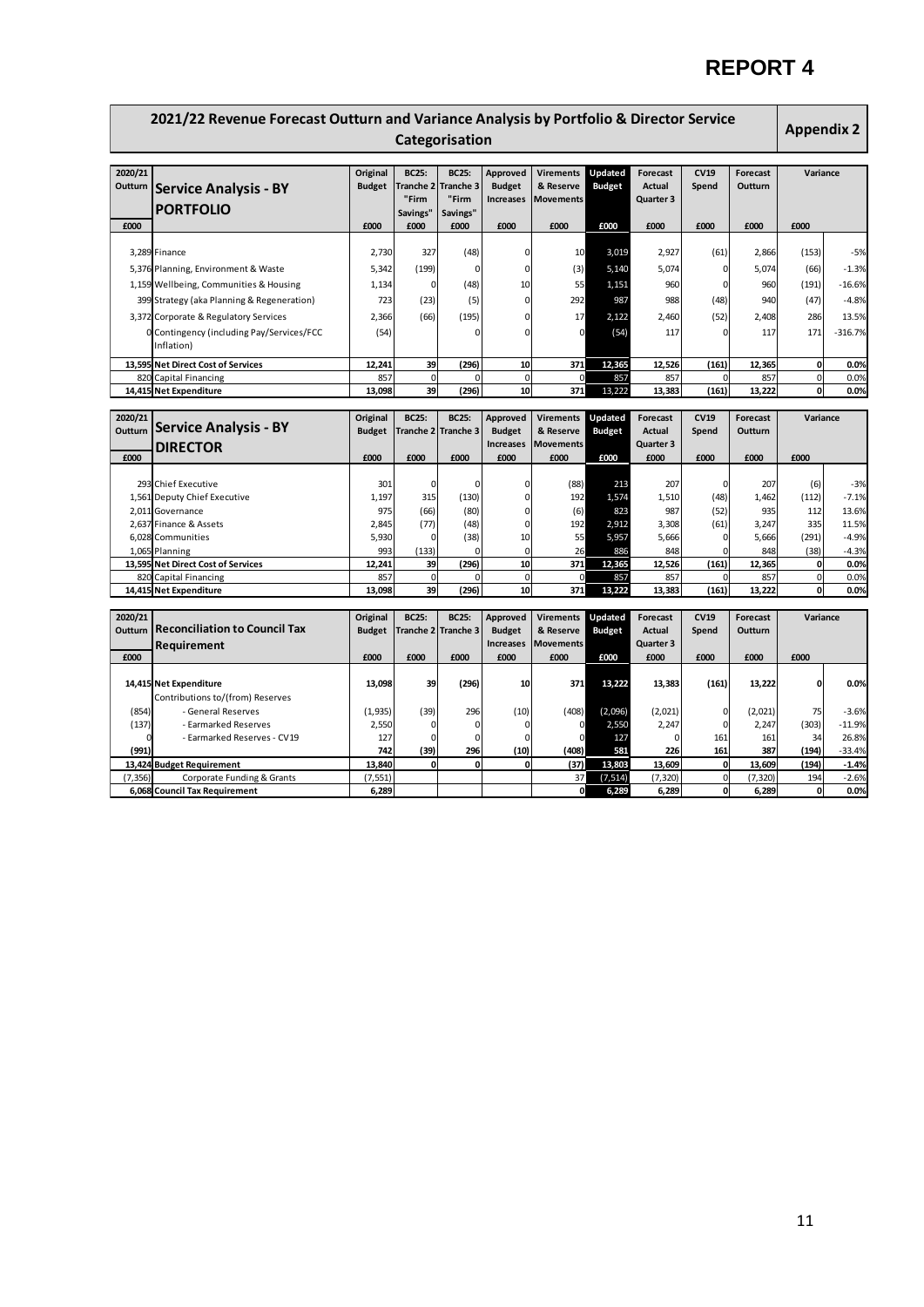| 2021/22 Reserve Movements                                       |               |               | <b>Appendix 2 (continued)</b> |                |  |
|-----------------------------------------------------------------|---------------|---------------|-------------------------------|----------------|--|
|                                                                 | Original      | Updated       | <b>CV19</b>                   | Forecast       |  |
|                                                                 | <b>Budget</b> | <b>Budget</b> | Spend                         | <b>Outturn</b> |  |
|                                                                 |               |               |                               |                |  |
|                                                                 | £000          | £000          | £000                          | £000           |  |
| <b>General Fund (Unallocated) Reserve</b>                       |               |               |                               |                |  |
| b/f                                                             | 2,882         | 2,882         |                               | 2,882          |  |
| Cont from/(to) Services                                         | (1,935)       | (2,096)       |                               | (2,021)        |  |
| Cont from/(to) Budget Surplus Reserve                           | 1,673         | 1,858         |                               | 1,751          |  |
| c/f                                                             | 2,620         | 2,644         |                               | 2,612          |  |
| Net Expenditure                                                 | 13,098        |               | 13,098 Net Expless CV19 cont. | 13,061         |  |
| Min Level<br>Reserves<br>Gen Fund Minimum @ 20%                 | 2,620         | 2,644         |                               | 2,612          |  |
| Are Reserves maintained at 20% of Net                           | Yes           | Yes           |                               | Yes            |  |
| <b>Expenditure</b>                                              |               |               |                               |                |  |
| > Earmarked Reserves                                            |               |               |                               |                |  |
| <b>Budget Surplus Reserve</b>                                   |               |               |                               |                |  |
| b/f                                                             | $\mathbf 0$   |               |                               |                |  |
| Cont from/(to) General Fund                                     | (1,673)       | (1,858)       |                               | (1,751)        |  |
| Cont from/(to) Earmarked Reserves                               | 1,673         | 2,043         |                               | 2,532          |  |
| c/f                                                             | $\mathbf 0$   | 185           |                               | 781            |  |
| <b>CV19 Internal Recovery Reserve</b>                           |               |               |                               |                |  |
| b/f                                                             | 947<br>(220)  | 947<br>(220)  |                               | 947            |  |
| Cont from/(to) Services<br>Cont from/(to) Corp Funding & Grants | 347           | 347           | (161)                         | (161)<br>347   |  |
| Cont from/(to) Earmarked Reserves                               | $\mathbf{0}$  |               |                               |                |  |
| c/f                                                             | 1,074         | 1,074         |                               | 1,133          |  |
| Projects, Risk & Smoothing Reserve                              |               |               |                               |                |  |
| b/f                                                             | 316           | 316           |                               | 316            |  |
| Cont from/(to) Corp Funding & Grants                            | 1,005         | 1,005         |                               | 1,005          |  |
| Cont from/(to) Budget Surplus                                   | (402)         | (402)         |                               | (402)          |  |
| <b>Earmarked Reserve</b>                                        |               |               |                               |                |  |
| c/f                                                             | 919           | 919           |                               | 919            |  |
| <b>Capital &amp; Contract Reserve</b>                           |               |               |                               |                |  |
| b/f                                                             | 403<br>0      | 403           |                               | 403            |  |
| Cont from/(to) Budget Surplus<br><b>Earmarked Reserve</b>       |               |               |                               |                |  |
| c/f                                                             | 403           | 403           |                               | 403            |  |
| <b>Transformation Reserve</b>                                   |               |               |                               |                |  |
| b/f                                                             | 2,000         | 2,000         |                               | 2,000          |  |
| Cont from/(to) Budget Surplus                                   | 0             |               |                               |                |  |
| <b>Earmarked Reserve</b>                                        |               |               |                               |                |  |
| c/f                                                             | 2,000         | 2,000         |                               | 2,000          |  |
| Community, Economic & Infrastructure Reserve                    |               |               |                               |                |  |
| b/f                                                             | 2,411         | 2,411         |                               | 2,411          |  |
| Cont from/(to) Corp Funding & Grants                            | 308           | 308           |                               | 308            |  |
| Cont from/(to) Budget Surplus<br><b>Earmarked Reserve</b>       | (1, 271)      | (1, 271)      |                               | (1, 271)       |  |
| c/f                                                             | 1,448         | 1,448         |                               | 1,448          |  |
| <b>Commercial Investment Reserve</b>                            |               |               |                               |                |  |
| b/f                                                             | 1,890         | 1,890         |                               | 1,890          |  |
| Cont from/(to) Services                                         | (88)          | (88)          |                               | (88)           |  |
| Cont from/(to) Corp Funding & Grants                            | 1,325         | 1,325         |                               | 1,325          |  |
| Cont from/(to) Budget Surplus                                   | $\mathbf 0$   | (370)         |                               | (859)          |  |
| <b>Earmarked Reserve</b>                                        |               |               |                               |                |  |
| c/f                                                             | 3,127         | 2,757         |                               | 2,268          |  |
|                                                                 |               |               |                               |                |  |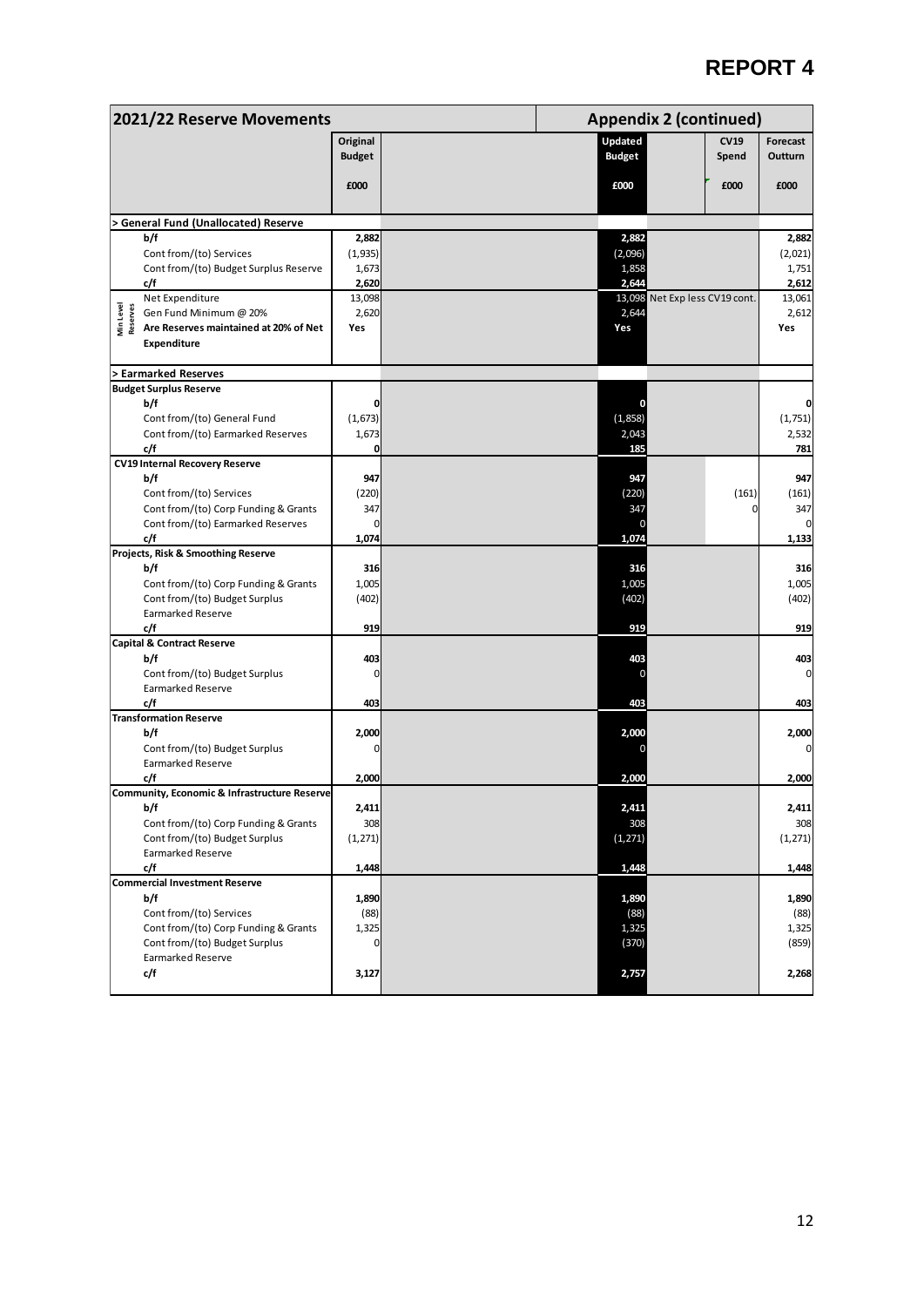| Commentary on 2021/22 Budget Variances                                                           |                    |              | <b>Appendix 3</b>                                                                                                                                                                                                                                                                                                                                                                                                                                                |  |  |  |  |  |  |
|--------------------------------------------------------------------------------------------------|--------------------|--------------|------------------------------------------------------------------------------------------------------------------------------------------------------------------------------------------------------------------------------------------------------------------------------------------------------------------------------------------------------------------------------------------------------------------------------------------------------------------|--|--|--|--|--|--|
| Greater than £25,000, by Director Service                                                        |                    |              |                                                                                                                                                                                                                                                                                                                                                                                                                                                                  |  |  |  |  |  |  |
| Categorisation                                                                                   |                    |              |                                                                                                                                                                                                                                                                                                                                                                                                                                                                  |  |  |  |  |  |  |
|                                                                                                  |                    |              |                                                                                                                                                                                                                                                                                                                                                                                                                                                                  |  |  |  |  |  |  |
|                                                                                                  | <b>Directorate</b> |              | <b>Detailed Service Variance</b>                                                                                                                                                                                                                                                                                                                                                                                                                                 |  |  |  |  |  |  |
| <b>Service</b>                                                                                   | Variance<br>£000   | £000         | Commentary                                                                                                                                                                                                                                                                                                                                                                                                                                                       |  |  |  |  |  |  |
| <b>Chief Executive</b>                                                                           | (6)                |              |                                                                                                                                                                                                                                                                                                                                                                                                                                                                  |  |  |  |  |  |  |
| Cumulative variances less than £25k                                                              |                    | (6)          |                                                                                                                                                                                                                                                                                                                                                                                                                                                                  |  |  |  |  |  |  |
| <b>Deputy Chief Executive</b>                                                                    | (112)              |              |                                                                                                                                                                                                                                                                                                                                                                                                                                                                  |  |  |  |  |  |  |
| Harborough Innovation Centre                                                                     |                    |              | (38) Income higher than budgeted £19k, staffing cost reduced due to vacancy savings, some<br>premises costs reduced due to Covid restrictions delaying companies able to complete<br>works.                                                                                                                                                                                                                                                                      |  |  |  |  |  |  |
| Harborough Grow on Centre                                                                        |                    |              | 34 Occupancy below set target at 20% (3) not reached until November 21, Occupancy has<br>been affected by Covid restrictions, the slower occupancy growth has also affected<br>income for EV charges, meeting rooms, internet and lower business rates savings due to<br>vacant rooms.                                                                                                                                                                           |  |  |  |  |  |  |
| Cumulative variances less than £25k                                                              |                    | (108)        |                                                                                                                                                                                                                                                                                                                                                                                                                                                                  |  |  |  |  |  |  |
| Governance                                                                                       | 112                |              |                                                                                                                                                                                                                                                                                                                                                                                                                                                                  |  |  |  |  |  |  |
| Members Allowances and Expenses                                                                  |                    |              | (43) Underspends caused by underlying member allowances budget underspends plus<br>greatly reduced travel and expenses claims from members due to increased virtual                                                                                                                                                                                                                                                                                              |  |  |  |  |  |  |
| Car Parks                                                                                        |                    |              | meetings and training.<br>240 Shortfall in pay and display income and season ticket income due to the Covid pandemic.<br>Total P&D volume 16% lower April-Dec compared to 2019/20 (last non pandemic year).<br>Assume this reduction continues through into the final quarter.                                                                                                                                                                                   |  |  |  |  |  |  |
| Cumulative variances less than £25k                                                              |                    | (85)         |                                                                                                                                                                                                                                                                                                                                                                                                                                                                  |  |  |  |  |  |  |
| <b>Finance &amp; Assets</b>                                                                      | 335                |              |                                                                                                                                                                                                                                                                                                                                                                                                                                                                  |  |  |  |  |  |  |
| <b>IT Services</b>                                                                               |                    |              | 74 Licences and costs to migrate to MS Office 365 offset partly by staffing vacancies.                                                                                                                                                                                                                                                                                                                                                                           |  |  |  |  |  |  |
| <b>Revenues and Benefits</b>                                                                     |                    | (30)         |                                                                                                                                                                                                                                                                                                                                                                                                                                                                  |  |  |  |  |  |  |
| Quick Response Team<br>Corporate Asset Management<br>Corporate Savings                           |                    |              | £18k saving on partnership budgets plus £12k expected saving on 20/21 partnership fee.<br>58 Planned migration of service to FCC has not happened so service costs remain.<br>(53) Vacancies only partly offset by agency costs, and problems recruiting.<br>284 £120k corporate vacancy saving matched by actual savings in other cost centres plus<br>£164k provision for 1.75% pay rise.                                                                      |  |  |  |  |  |  |
| Council Tax Support Scheme                                                                       |                    |              | (37) Anticipated underspend on scheme and £6k increased admin grant.                                                                                                                                                                                                                                                                                                                                                                                             |  |  |  |  |  |  |
| The Symington Building                                                                           |                    |              | 35 Reduced service charge income following recalculation of rates.                                                                                                                                                                                                                                                                                                                                                                                               |  |  |  |  |  |  |
| Cumulative variances less than £25k                                                              |                    | 4            |                                                                                                                                                                                                                                                                                                                                                                                                                                                                  |  |  |  |  |  |  |
| <b>Communities</b>                                                                               | (291)              |              |                                                                                                                                                                                                                                                                                                                                                                                                                                                                  |  |  |  |  |  |  |
| Communications<br><b>Trade Refuse</b><br><b>Recycling Collections</b><br><b>Housing Services</b> |                    |              | (39) Vacant post.<br>27 Reduced trade waste income, partly due to closure of business during Covid.<br>(70) Reduced green waste processing costs partly offset by increased recycling costs<br>(87) E65k underspend on salaries due to delays in appointing to newly created BC25 posts<br>plus resignations in the year; £35k underspend on a miscellaneous housing budget - note<br>this budget has been given up as a saving in 22/23, less minor overspends. |  |  |  |  |  |  |
| Cumulative variances less than £25k                                                              |                    | (122)        |                                                                                                                                                                                                                                                                                                                                                                                                                                                                  |  |  |  |  |  |  |
| Planning<br>Cumulative variances less than £25k                                                  | (38)               | (38)         |                                                                                                                                                                                                                                                                                                                                                                                                                                                                  |  |  |  |  |  |  |
| <b>Finance &amp; Assets: Capital Financing</b>                                                   | 0                  |              |                                                                                                                                                                                                                                                                                                                                                                                                                                                                  |  |  |  |  |  |  |
| Cumulative variances less than £25k                                                              |                    | $\mathbf 0$  |                                                                                                                                                                                                                                                                                                                                                                                                                                                                  |  |  |  |  |  |  |
| <b>Net Expenditure</b>                                                                           | $\mathbf{0}$       | <sub>0</sub> |                                                                                                                                                                                                                                                                                                                                                                                                                                                                  |  |  |  |  |  |  |